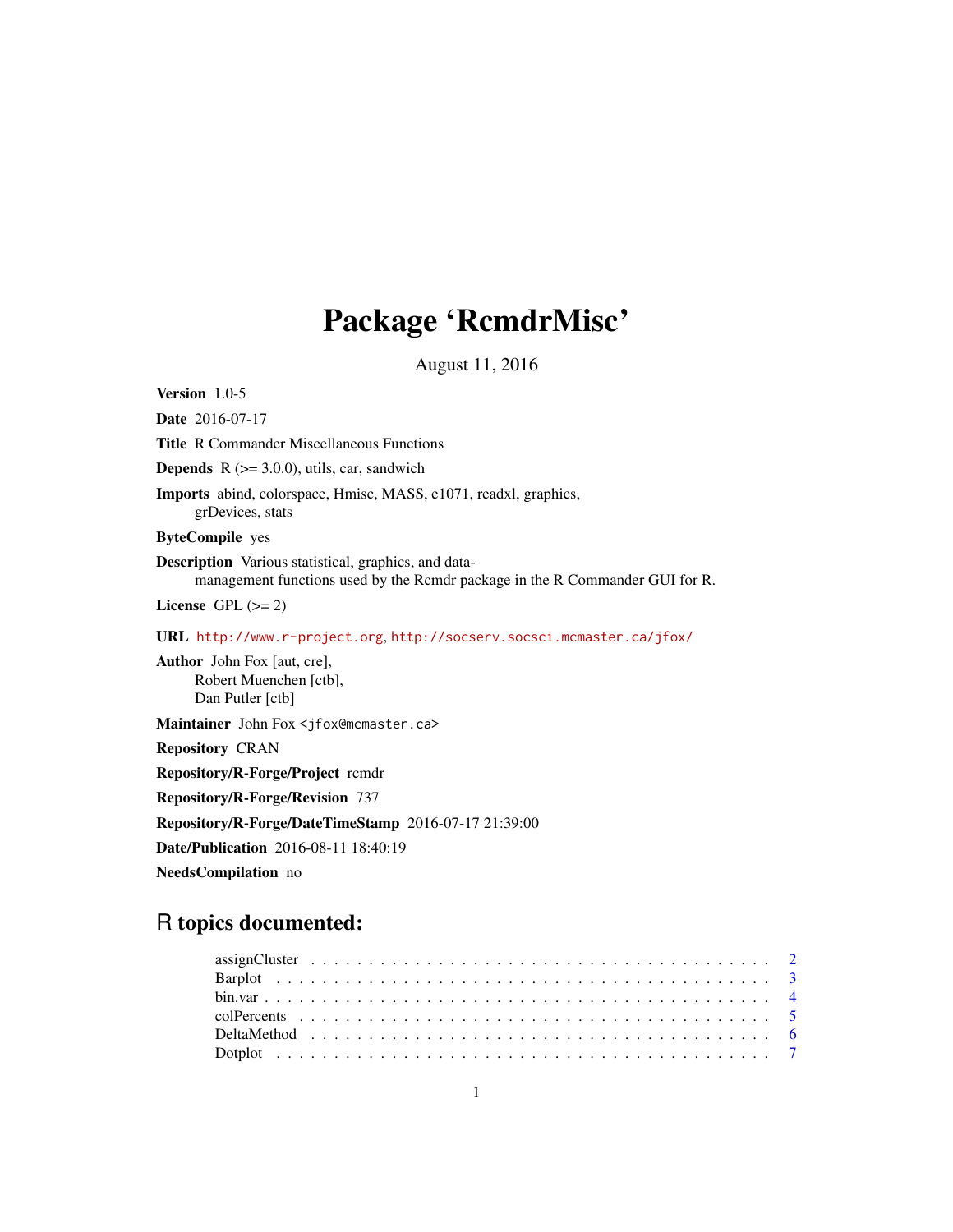### <span id="page-1-0"></span>2 assignCluster

| Index |  |  |  |  |  |  |  |  |  |  |  |  |  |  |  | 24 |
|-------|--|--|--|--|--|--|--|--|--|--|--|--|--|--|--|----|

assignCluster *Append a Cluster Membership Variable to a Dataframe*

### Description

Correctly creates a cluster membership variable that can be attached to a dataframe when only a subset of the observations in that dataframe were used to create the clustering solution. NAs are assigned to the observations of the original dataframe not used in creating the clustering solution.

### Usage

```
assignCluster(clusterData, origData, clusterVec)
```
### Arguments

| clusterData | The data matrix used in the clustering solution. The data matrix may have have<br>only a subset of the observations contained in the original data frame.                                                                                                                                                  |
|-------------|------------------------------------------------------------------------------------------------------------------------------------------------------------------------------------------------------------------------------------------------------------------------------------------------------------|
| origData    | The original dataframe from which the data used in the clustering solution were<br>taken.                                                                                                                                                                                                                  |
| clusterVec  | An integer variable containing the cluster membership assignments for the ob-<br>servations used in creating the clustering solution. This vector can be created<br>using cutree for clustering solutions generated by holiest or the cluster com-<br>ponent of a list object created by kmeans or KMeans. |

### Value

A factor (with integer labels) that indicate the cluster assignment for each observation, with an NA value given to observations not used in the clustering solution.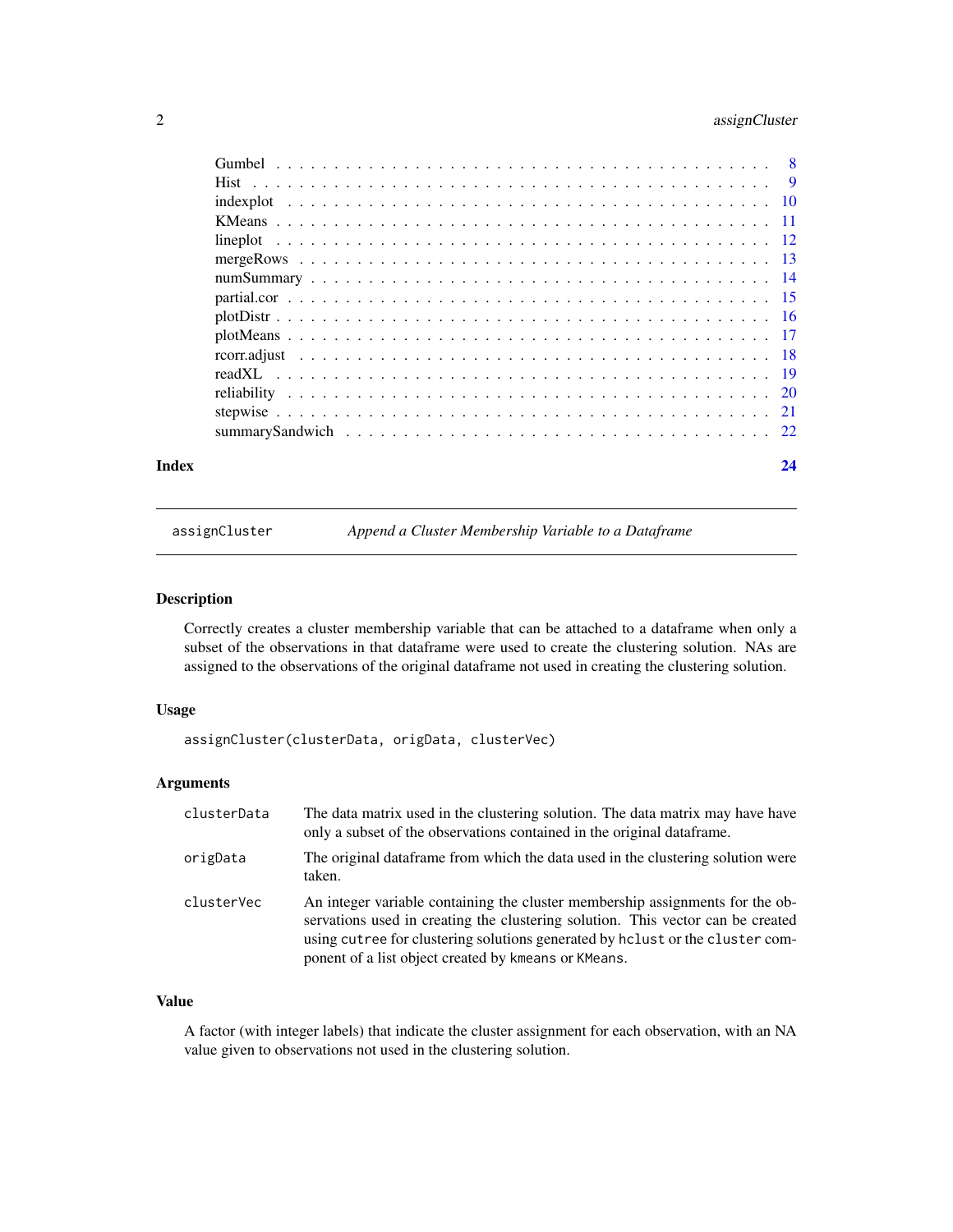#### <span id="page-2-0"></span>Barplot 3

#### Author(s)

Dan Putler

#### See Also

[hclust](#page-0-0), [cutree](#page-0-0), [kmeans](#page-0-0), [KMeans](#page-10-1)

#### Examples

```
data(USArrests)
USArrkm3 <- KMeans(USArrests[USArrests$UrbanPop<66, ], centers=3)
assignCluster(USArrests[USArrests$UrbanPop<66, ], USArrests, USArrkm3$cluster)
```

```
Barplot Bar Plots
```
#### Description

Create bar plots for one or two factors scaled by frequency or precentages. In the case of two factors, the bars can be divided (stacked) or plotted in parallel (side-by-side). This function is a front end to [barplot](#page-0-0) in the graphics package.

### Usage

```
Barplot(x, by, scale = c("frequency", "percent"),style = c("divided", "parallel"), col = rainbow_hcl(length(levels(by))),
  xlab = deparse(substitute(x)), legend.title = deparse(substitute(by)),
 ylab = scale, legend.pos = "topright", ...)
```

| $\mathsf{x}$ | a factor.                                                                                                                     |
|--------------|-------------------------------------------------------------------------------------------------------------------------------|
| by           | optionally, a second factor.                                                                                                  |
| scale        | either "frequency" (the default) or "percent".                                                                                |
| style        | for two-factor plots, either "divided" (the default) or "parallel".                                                           |
| col          | colors for the by factor in two-factor plots; defaults to colors provided by rainbow_hcl<br>in the <b>colorspace</b> package. |
| xlab         | an optional character string providing a label for the horizontal axis.                                                       |
| legend.title | an optional character string providing a title for the legend.                                                                |
| ylab         | an optional character string providing a label for the vertical axis.                                                         |
| legend.pos   | position of the legend, in a form acceptable to the legend function.                                                          |
| $\ddotsc$    | arguments to be based to the <b>barplot</b> function.                                                                         |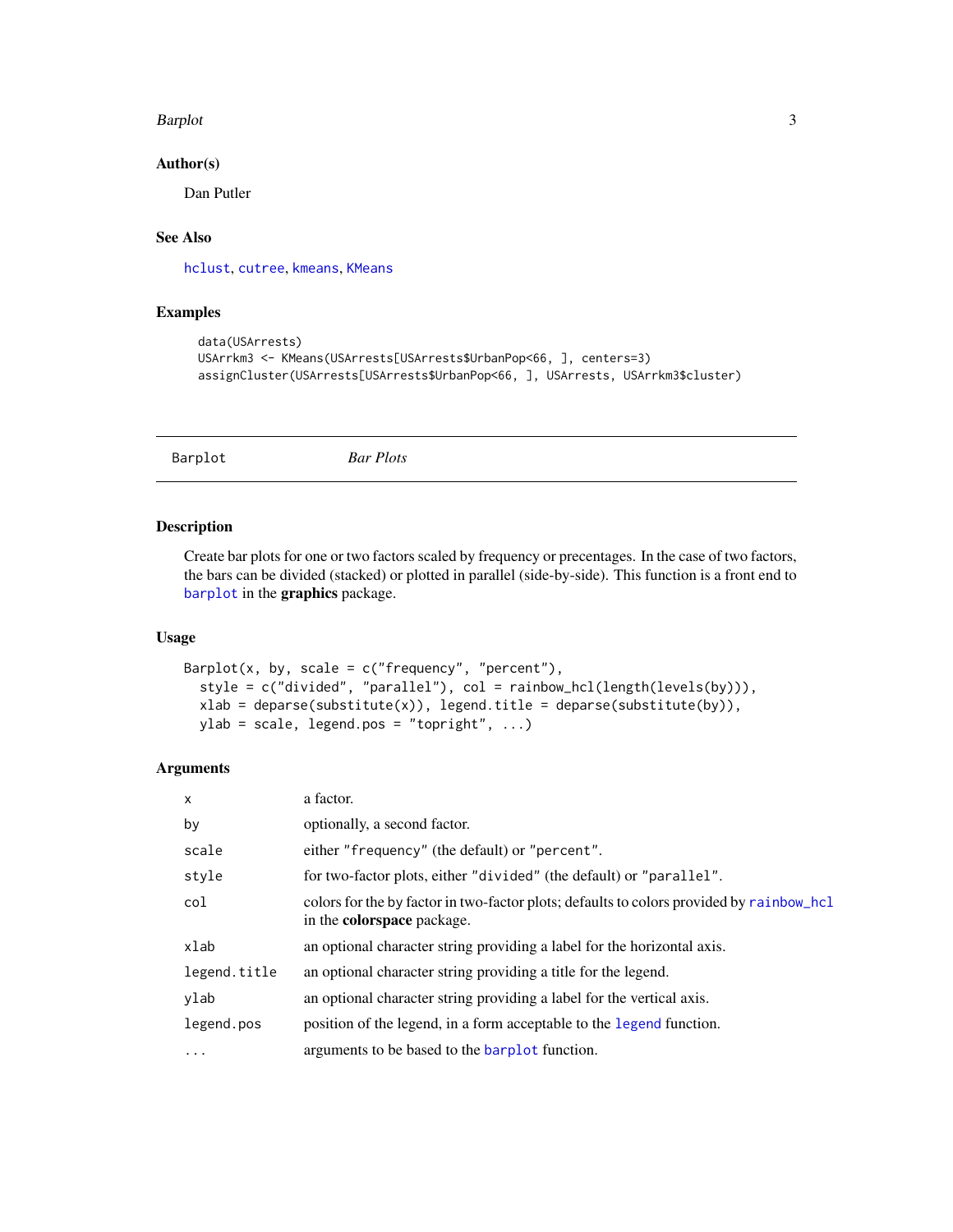### <span id="page-3-0"></span>Value

Returns NULL invisibly.

### Author(s)

John Fox <jfox@mcmaster.ca>

### See Also

[barplot](#page-0-0), [legend](#page-0-0), [rainbow\\_hcl](#page-0-0)

### Examples

```
if (require(car)){
    data(Mroz)
   with(Mroz, {
     Barplot(wc)
     Barplot(wc, by=hc)
     Barplot(wc, by=hc, style="parallel", scale="percent")
   })
}
```
bin.var *Bin a Numeric Varisible*

#### Description

Create a factor dissecting the range of a numeric variable into bins of equal width, (roughly) equal frequency, or at "natural" cut points. The [cut](#page-0-0) function is used to create the factor.

### Usage

```
bin.var(x, bins = 4, method = c("intervals", "proportions", "natural"),labels = FALSE)
```
#### Arguments

| $\mathsf{x}$ | numeric variable to be binned.                                                                                                                                       |
|--------------|----------------------------------------------------------------------------------------------------------------------------------------------------------------------|
| bins         | number of bins.                                                                                                                                                      |
| method       | one of "intervals" for equal-width bins; "proportions" for equal-count bins;<br>"natural" for cut points between bins to be determined by a k-means cluster-<br>ing. |
| labels       | if FALSE, numeric labels will be used for the factor levels; if NULL, the cut points<br>are used to define labels; otherwise a character vector of level names.      |

### Value

A factor.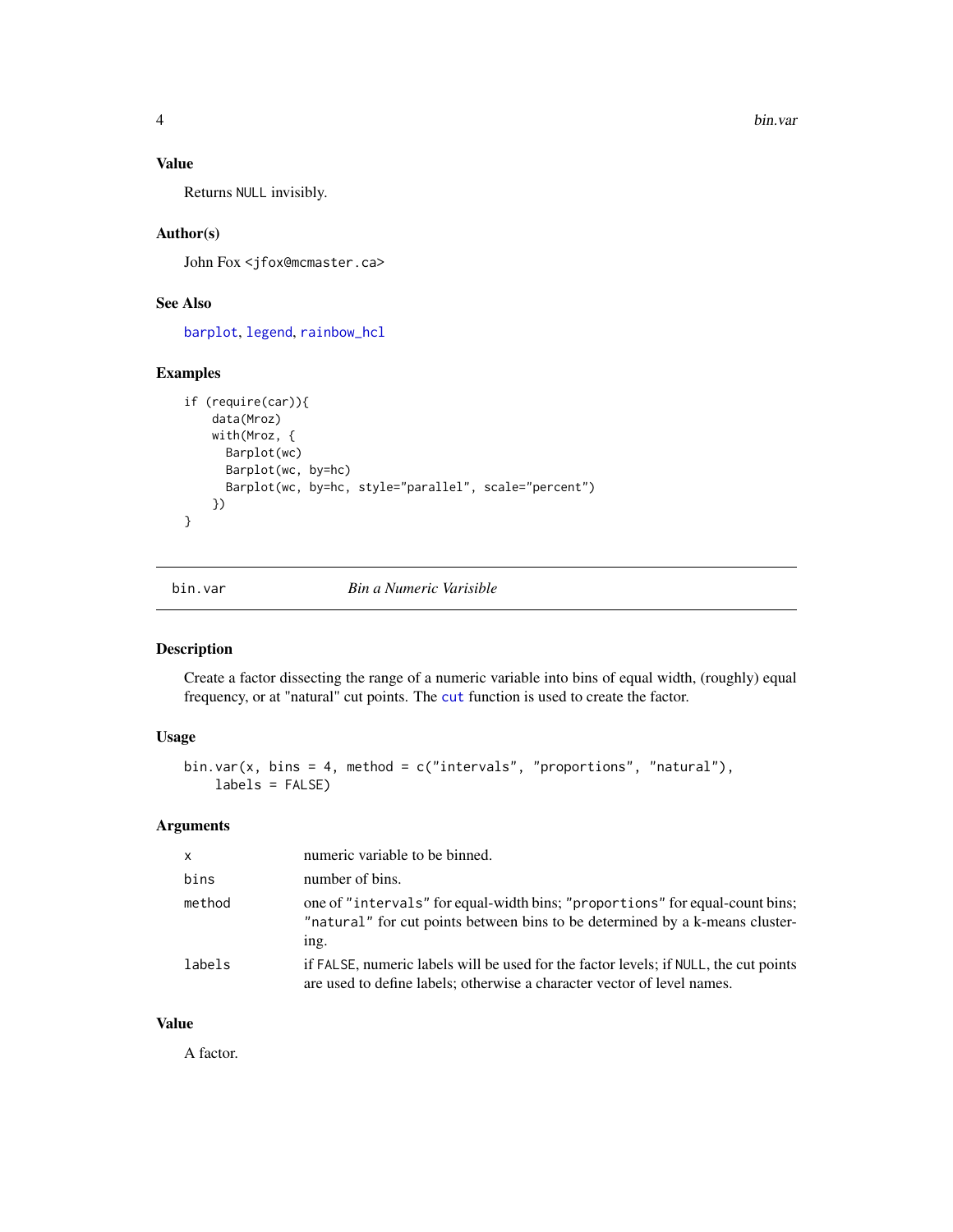#### <span id="page-4-0"></span>colPercents 5

### Author(s)

Dan Putler, slightly modified by John Fox <jfox@mcmaster.ca> with the original author's permission.

#### See Also

[cut](#page-0-0), [kmeans](#page-0-0).

### Examples

summary(bin.var(rnorm(100), method="prop", labels=letters[1:4]))

colPercents *Row, Column, and Total Percentage Tables*

### Description

Percentage a matrix or higher-dimensional array of frequency counts by rows, columns, or total frequency.

#### Usage

```
colPercents(tab, digits=1)
rowPercents(tab, digits=1)
totPercents(tab, digits=1)
```
#### Arguments

| tab    | a matrix or higher-dimensional array of frequency counts.           |
|--------|---------------------------------------------------------------------|
| digits | number of places to the right of the decimal place for percentages. |

#### Value

Returns an array of the same size and shape as tab percentaged by rows or columns, plus rows or columns of totals and counts, or by the table total.

### Author(s)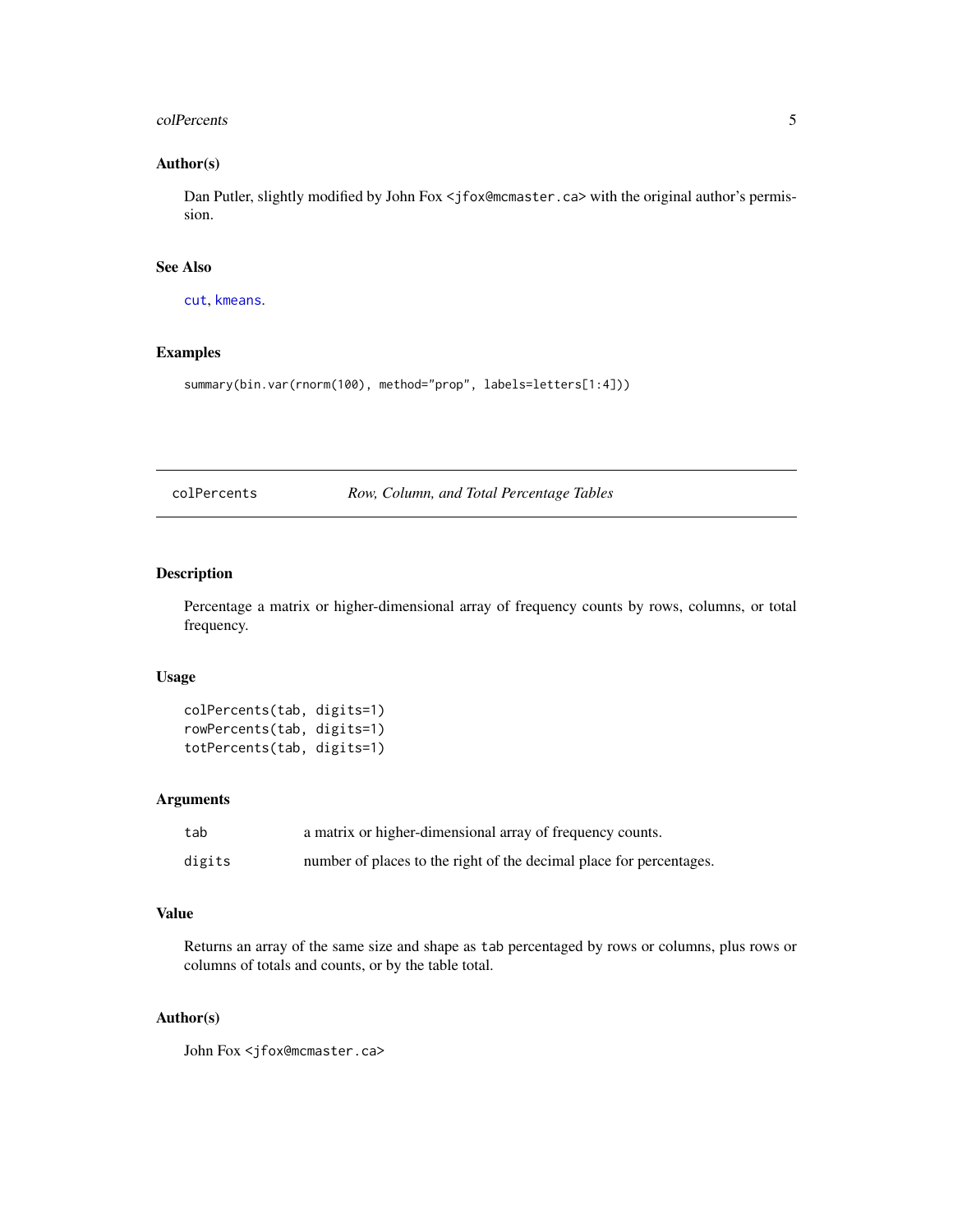#### Examples

```
if (require(car)){
    data(Mroz) # from car package
   cat("\n\n column percents:\n")
   print(colPercents(xtabs(~ lfp + wc, data=Mroz)))
   cat("\n\n row percents:\n")
   print(rowPercents(xtabs(~ hc + lfp, data=Mroz)))
   cat("\n\n total percents:\n")
   print(totPercents(xtabs(~ hc + wc, data=Mroz)))
   cat("\n\n three-way table, column percents:\n")
   print(colPercents(xtabs(~ lfp + wc + hc, data=Mroz)))
}
```
DeltaMethod *Confidence Intervals by the Delta Method*

#### Description

DeltaMethod is a wrapper for the [deltaMethod](#page-0-0) function in the car package. It computes the asymptotic standard error of an arbitrary, usually nonlinear, function of model coefficients, which are named b0 (if there is an intercept in the model), b1, b2, etc., and based on the standard error, a confidence interval based on the normal distribution.

#### Usage

DeltaMethod(model,  $g$ , level = 0.95) ## S3 method for class 'DeltaMethod'  $print(x, \ldots)$ 

### Arguments

| model        | a regression model; see the deltamethod documentation.                                            |
|--------------|---------------------------------------------------------------------------------------------------|
| g            | the expression — that is, function of the coefficients — to evaluate, as a charac-<br>ter string. |
| level        | the confidence level, defaults to $0.95$ .                                                        |
| $\mathsf{x}$ | an object of class "DeltaMethod".                                                                 |
| $\cdot$      | optional arguments to pass to print to show the results.                                          |

#### Value

DeltaMethod returns an objects of class "DeltaMethod", for which a print method is provided.

#### Author(s)

<span id="page-5-0"></span>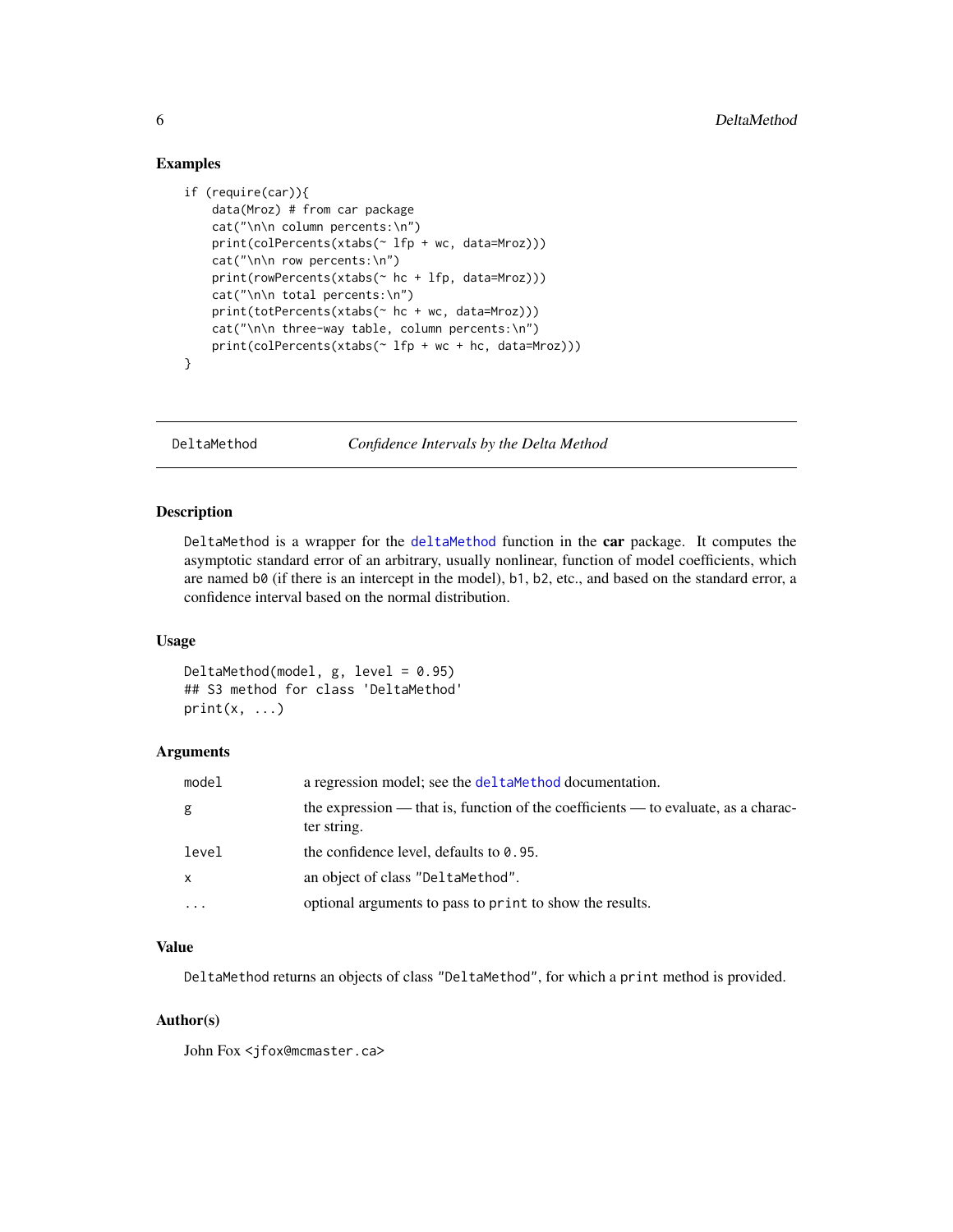#### <span id="page-6-0"></span>Dotplot 7

### See Also

[deltaMethod](#page-0-0) function in the car package

#### Examples

```
if (require(car)){
 DeltaMethod(lm(prestige ~ income + education, data=Duncan), "b1/b2")
 }
```
Dotplot *Dot Plots*

#### Description

Dot plot of numeric variable, either using raw values or binned, optionally classified by a factor. Dot plots are useful for visualizing the distrbution of a numeric variable in a small data set.

### Usage

 $Dotplot(x, by, bin = FALSE, breaks, xlim,$  $x$ lab = deparse(substitute(x)))

#### Arguments

| X      | a numeric variable.                                                                                  |
|--------|------------------------------------------------------------------------------------------------------|
| by     | optinally a factor by which to classify x.                                                           |
| bin    | if TRUE (the default is FALSE), the values of x are binned, as in a histogram, prior<br>to plotting. |
| breaks | breaks for the bins, in a form acceptable to the hist function; the default is<br>"Sturges".         |
| xlim   | optional 2-element numeric vector giving limits of the horizontal axis.                              |
| xlab   | optional character string to label horizontal axis.                                                  |
|        |                                                                                                      |

### Details

If the by argument is specified, then one dot plot is produced for each level of by; these are arranged vertically and all use the same scale for x. An attempt is made to adjust the size of the dots to the space available without making them too big.

### Value

Returns NULL invisibly.

#### Author(s)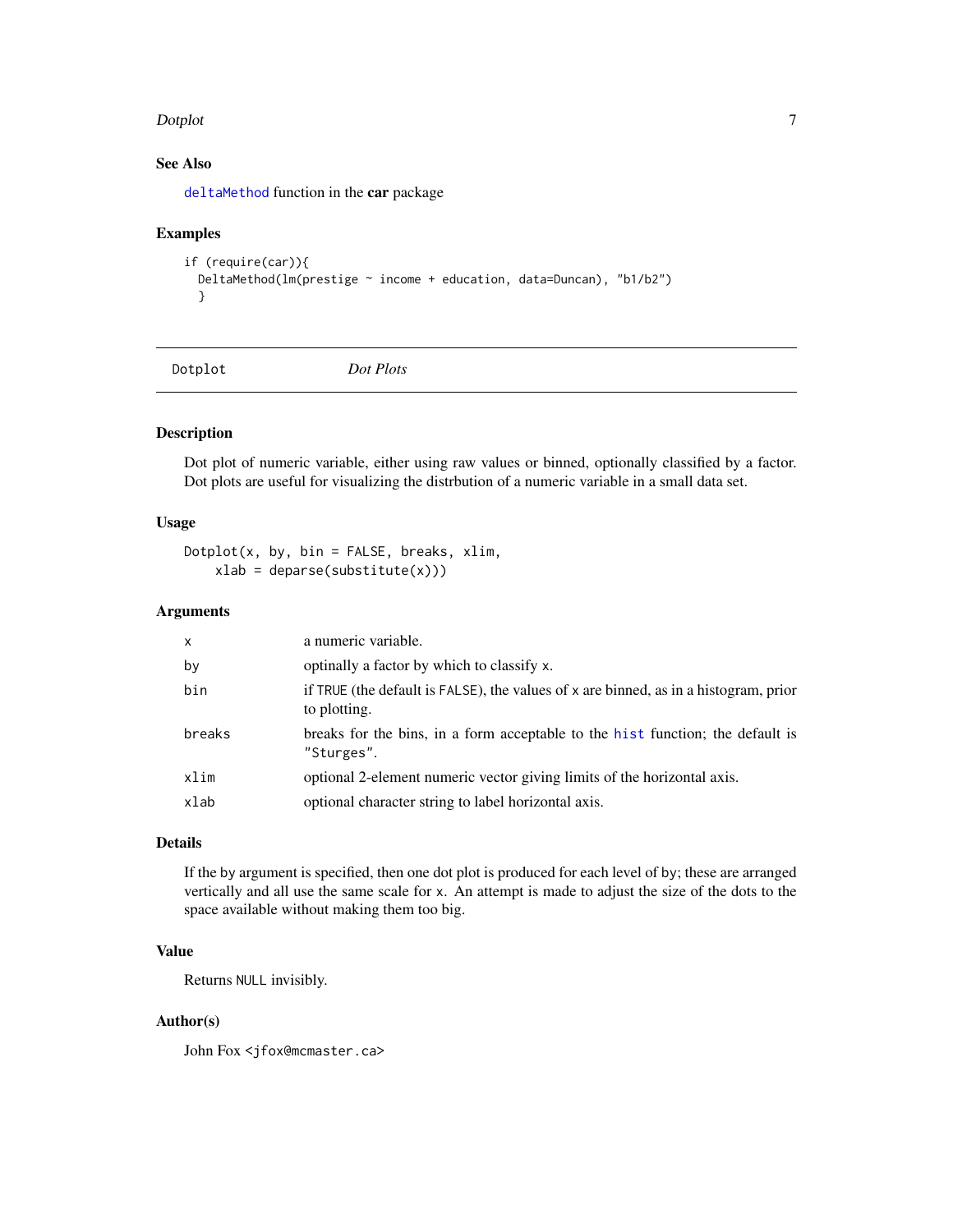#### 8 Gumbel and the contract of the contract of the contract of the contract of the contract of the contract of the contract of the contract of the contract of the contract of the contract of the contract of the contract of t

### See Also

[hist](#page-0-0)

### Examples

```
if (require(car)){
 data(Duncan)
 with(Duncan, {
   Dotplot(education)
   Dotplot(education, bin=TRUE)
   Dotplot(education, by=type)
   Dotplot(education, by=type, bin=TRUE)
 })
}
```
Gumbel *The Gumbel Distribution*

#### Description

Density, distribution function, quantile function and random generation for the Gumbel distribution with specified location and scale parameters.

#### Usage

```
dgumbel(x, location = 0, scale = 1)
pgumbel(q, location=0, scale=1, lower.tail=TRUE)
qgumbel(p, location=0, scale=1, lower.tail=TRUE)
rgumbel(n, location=0, scale=1)
```
### Arguments

| x, q       | vector of quantiles (values of the variable).                                                                       |
|------------|---------------------------------------------------------------------------------------------------------------------|
| p          | vector of probabilities.                                                                                            |
| n          | number of observations. If $length(n) > 1$ , the length is taken to be the number<br>required.                      |
| location   | location parameter (default 0); potentially a vector.                                                               |
| scale      | scale parameter (default 1); potentially a vector.                                                                  |
| lower.tail | logical; if TRUE (the default) probabilities and quantiles correspond to $P(X \leq$<br>x), if FALSE to $P(X > x)$ . |

### Author(s)

<span id="page-7-0"></span>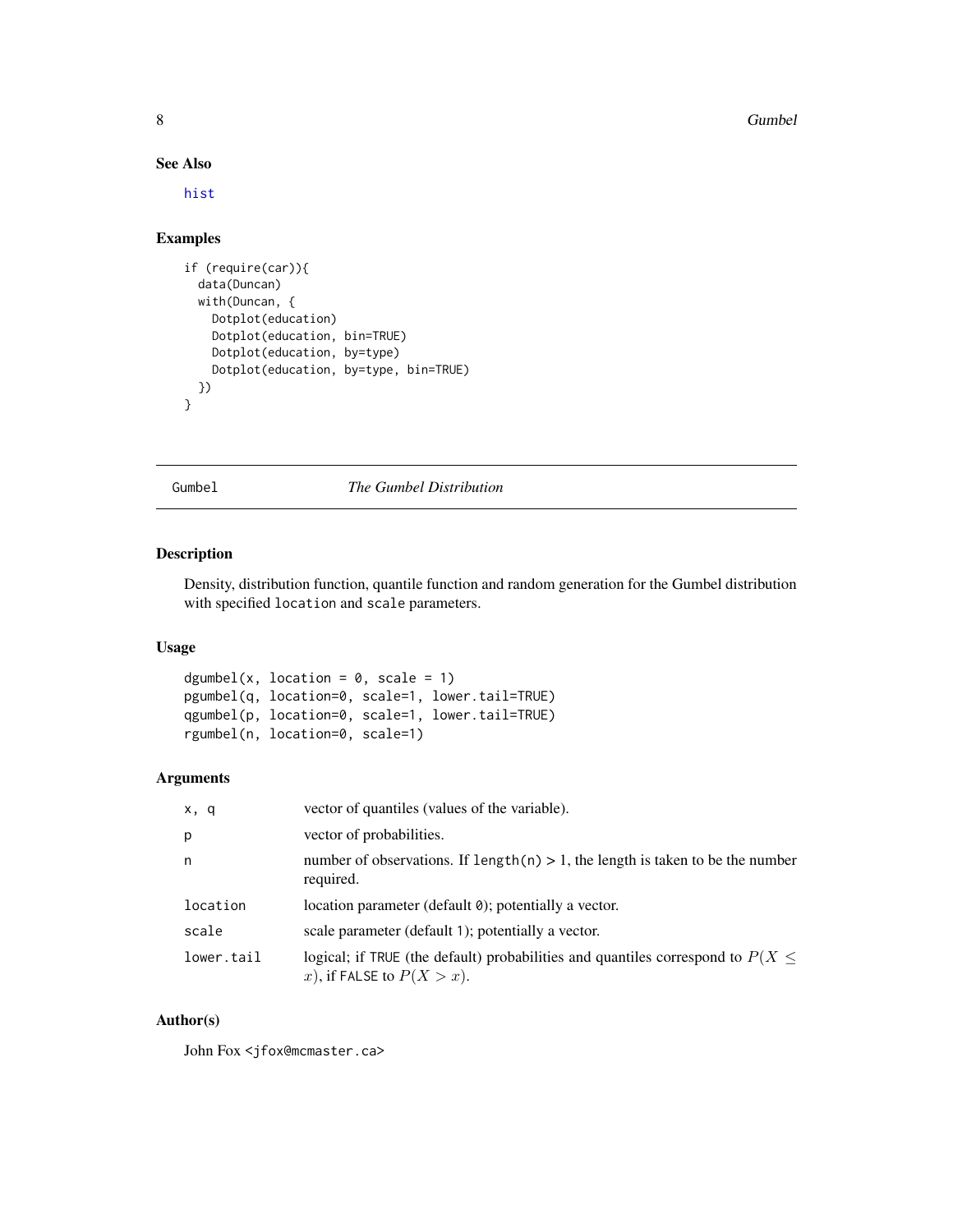#### <span id="page-8-0"></span>Hist 9

### References

See [https://en.wikipedia.org/wiki/Gumbel\\_distribution](https://en.wikipedia.org/wiki/Gumbel_distribution) for details of the Gumbel distribution.

### Examples

```
x \le -100 + 5 \times c(-\text{Inf}, -1, 0, 1, 2, 3, \text{Inf}, \text{NA})dgumbel(x, 100, 5)
pgumbel(x, 100, 5)
p <- c(0, .25, .5, .75, 1, NA)
qgumbel(p, 100, 5)
summary(rgumbel(1e5, 100, 5))
```
Hist *Plot a Histogram*

#### Description

This function is a wrapper for the [hist](#page-0-0) function in the base package, permitting percentage scaling of the vertical axis in addition to frequency and density scaling.

#### Usage

```
Hist(x, groups, scale=c("frequency", "percent", "density"), xlab=deparse(substitute(x)),
    ylab=scale, main="", breaks = "Sturges", ...)
```
### Arguments

| X        | a vector of values for which a histogram is to be plotted.                            |
|----------|---------------------------------------------------------------------------------------|
| groups   | a factor to create histograms by group with common horizontal and vertical<br>scales. |
| scale    | the scaling of the vertical axis: "frequency" (the default), "percent", or "density". |
| xlab     | x-axis label, defaults to name of variable.                                           |
| ylab     | y-axis label, defaults to value of scale.                                             |
| main     | main title for graph, defaults to empty.                                              |
| breaks   | see the breaks argument for hist.                                                     |
| $\cdots$ | arguments to be passed to hist.                                                       |

### Value

This function returns NULL, and is called for its side effect — plotting a histogram.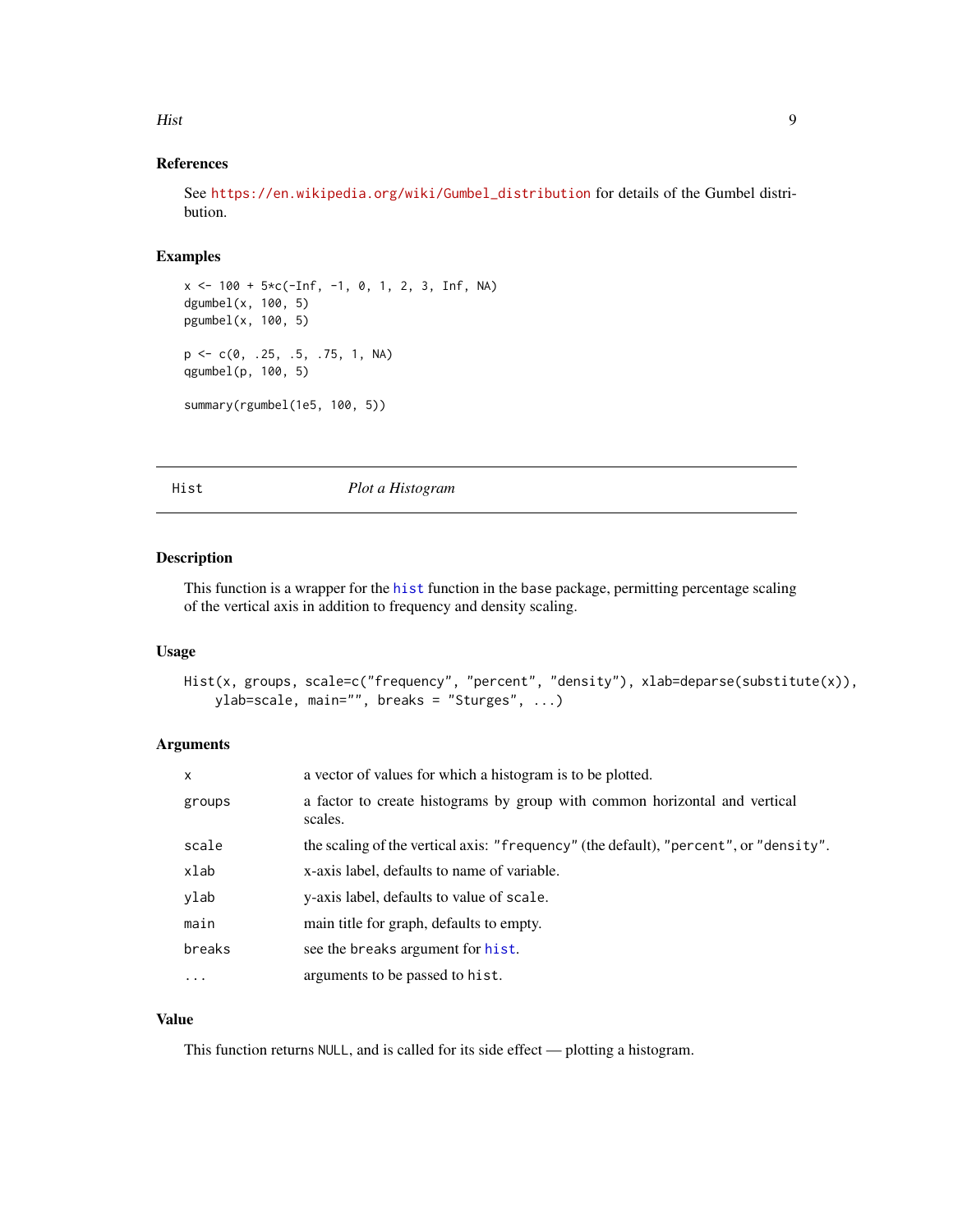### Author(s)

John Fox <jfox@mcmaster.ca>

#### See Also

[hist](#page-0-0)

### Examples

```
data(Prestige, package="car")
Hist(Prestige$income, scale="percent")
with(Prestige, Hist(income, groups=type))
```
indexplot *Index Plots*

### Description

Index plot with point identification.

#### Usage

```
indexplot(x, labels = seq_along(x), id. method = "y", type = "h",id.n = 0, ylab, ...)
```
### Arguments

| X         | numeric variable.                                                |
|-----------|------------------------------------------------------------------|
| labels    | point labels.                                                    |
| id.method | method for identifying points; see showLabels.                   |
| type      | to be passed to plot.                                            |
| id.n      | number of points to identify; see showLabels.                    |
| ylab      | label for vertical axis; if missing, will be constructed from x. |
|           | to be passed to plot.                                            |

### Value

Returns labelled indices of identified points or (invisibly) NULL if no points are identified.

### Author(s)

John Fox <jfox@mcmaster.ca>

### See Also

[showLabels](#page-0-0), [plot.default](#page-0-0)

<span id="page-9-0"></span>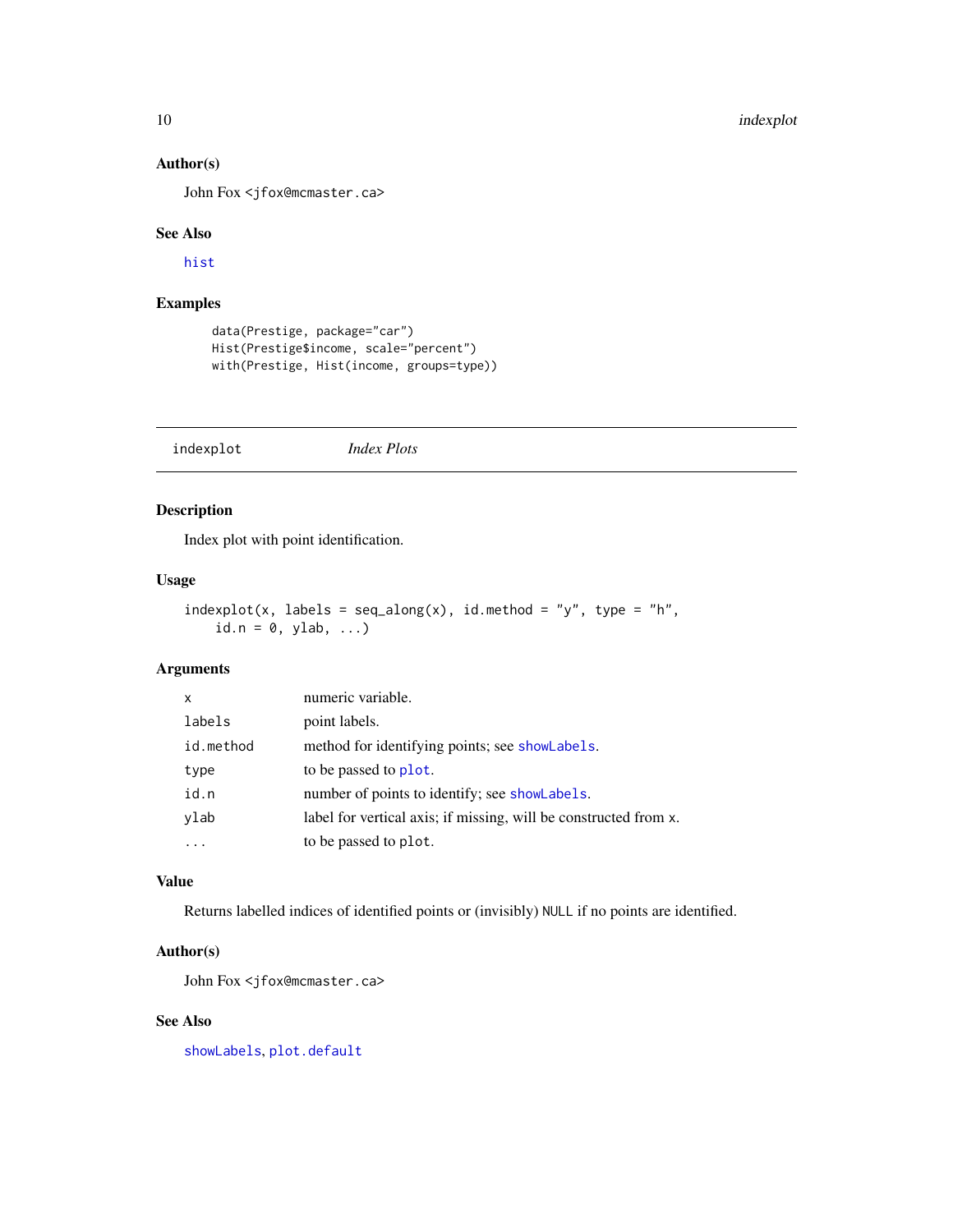#### <span id="page-10-0"></span>KMeans 11

### Examples

```
if (require("car")){
   data(Prestige)
   with(Prestige, indexplot(income, id.n=2, labels=rownames(Prestige)))
}
```
### <span id="page-10-1"></span>KMeans *K-Means Clustering Using Multiple Random Seeds*

### Description

Finds a number of k-means clusting solutions using R's kmeans function, and selects as the final solution the one that has the minimum total within-cluster sum of squared distances.

#### Usage

KMeans(x, centers, iter.max=10, num.seeds=10)

### Arguments

| X         | A numeric matrix of data, or an object that can be coerced to such a matrix (such<br>as a numeric vector or a dataframe with all numeric columns). |
|-----------|----------------------------------------------------------------------------------------------------------------------------------------------------|
| centers   | The number of clusters in the solution.                                                                                                            |
| iter.max  | The maximum number of iterations allowed.                                                                                                          |
| num.seeds | The number of different starting random seeds to use. Each random seed results<br>in a different k-means solution.                                 |

### Value

A list with components:

| cluster      | A vector of integers indicating the cluster to which each point is allocated. |
|--------------|-------------------------------------------------------------------------------|
| centers      | A matrix of cluster centres (centroids).                                      |
| withinss     | The within-cluster sum of squares for each cluster.                           |
| tot.withinss | The within-cluster sum of squares summed across clusters.                     |
| betweenss    | The between-cluster sum of squared distances.                                 |
| size         | The number of points in each cluster.                                         |

#### Author(s)

Dan Putler

#### See Also

[kmeans](#page-0-0)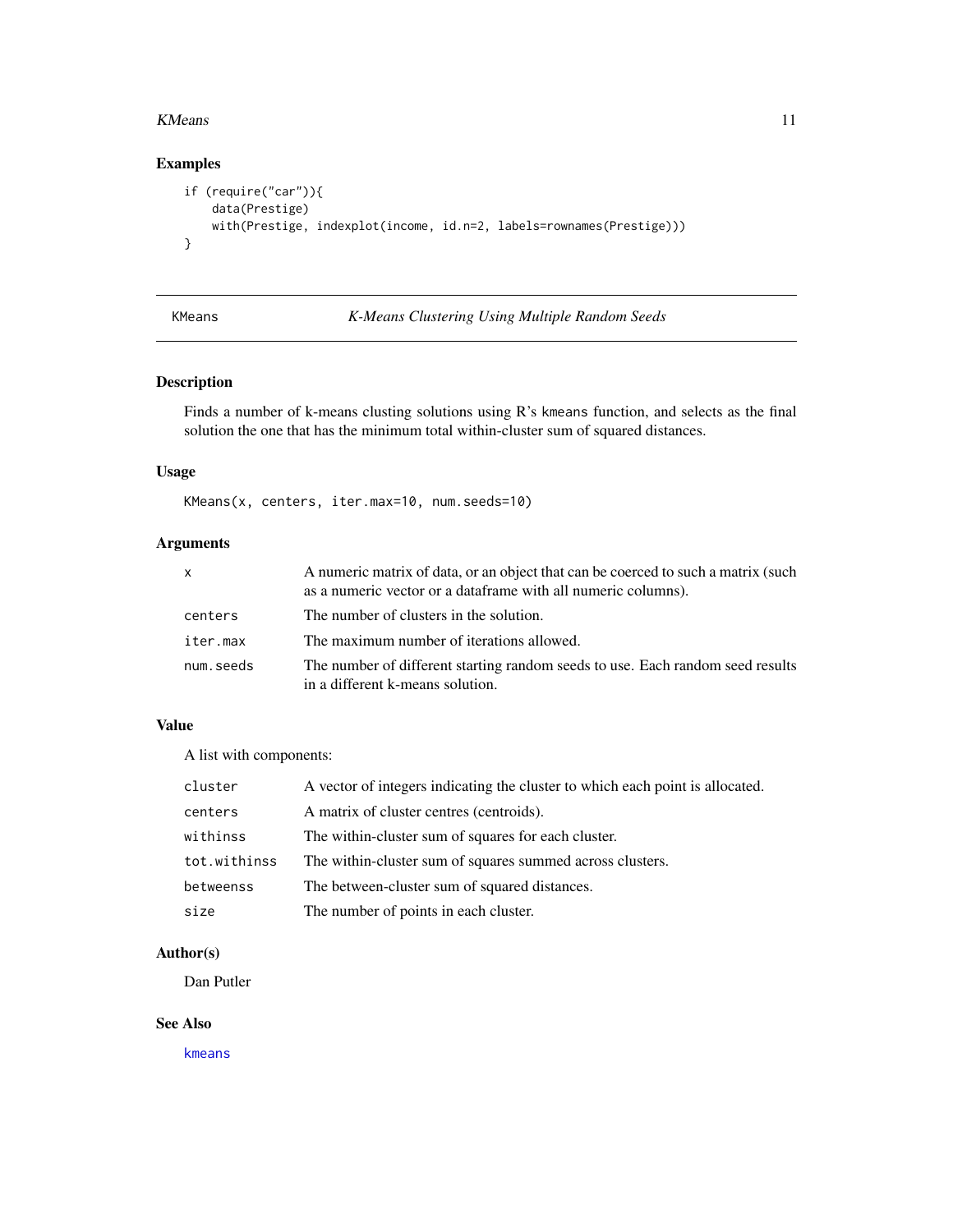### Examples

```
data(USArrests)
KMeans(USArrests, centers=3, iter.max=5, num.seeds=5)
```
lineplot *Plot a one or more lines.*

### Description

This function plots lines for one or more variables against another variable — typically time series against time.

### Usage

lineplot(x, ..., legend)

### Arguments

|           | variable giving horizontal coordinates.                                                                    |
|-----------|------------------------------------------------------------------------------------------------------------|
| $\ddotsc$ | one or more variables giving vertical coordinates.                                                         |
| legend    | plot legend? Default is TRUE if there is more than one variable to plot and FALSE<br>is there is just one. |

#### Value

Produces a plot; returns NULL invisibly.

#### Author(s)

John Fox <jfox@mcmaster.ca>

### Examples

}

```
if (require("car")){
data(Bfox)
Bfox$time <- as.numeric(rownames(Bfox))
with(Bfox, lineplot(time, menwage, womwage))
```
<span id="page-11-0"></span>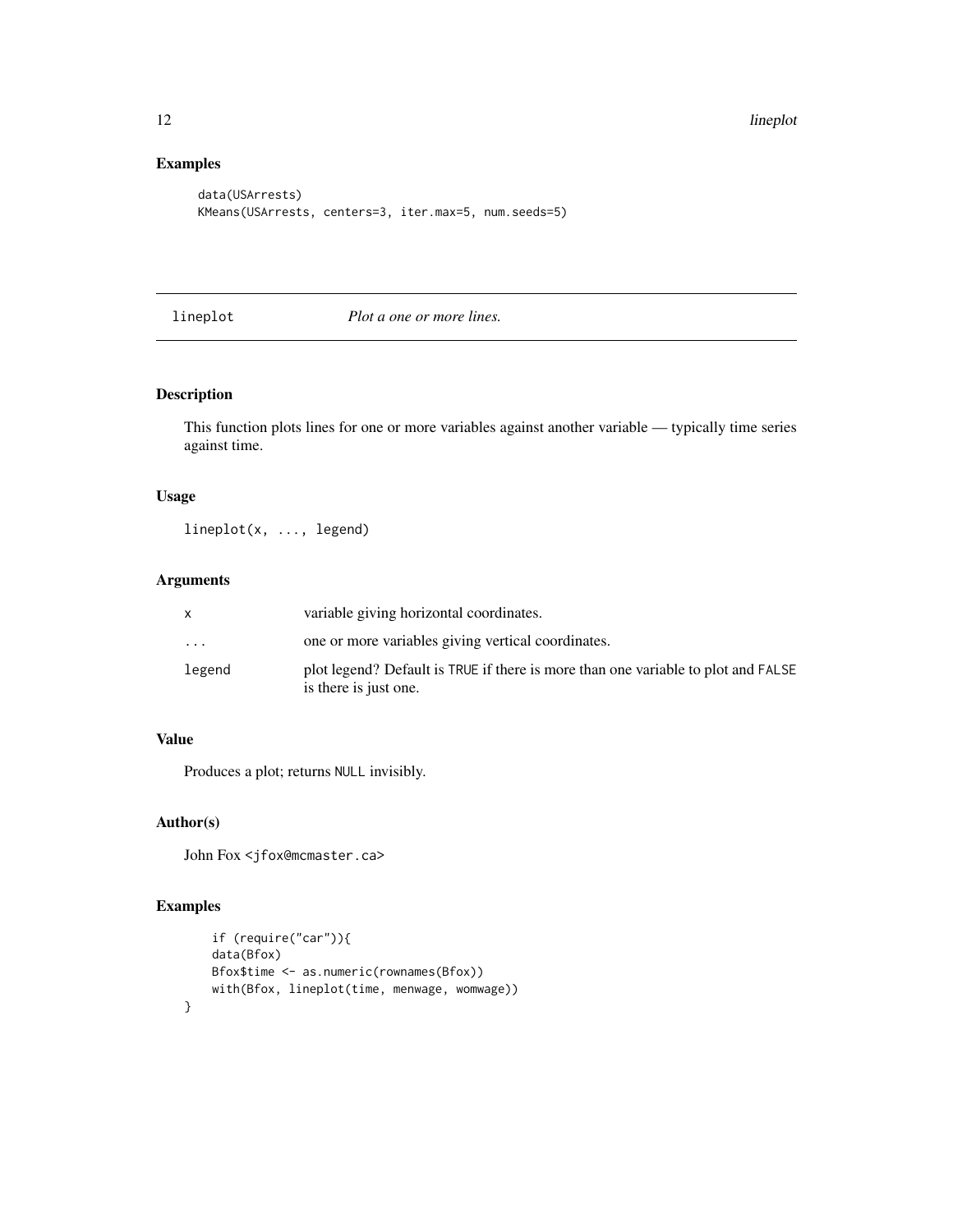<span id="page-12-0"></span>

### Description

This function merges two data frames by combining their rows.

#### Usage

```
mergeRows(X, Y, common.only = FALSE, ...)
## S3 method for class 'data.frame'
mergeRows(X, Y, common.only = FALSE, ...)
```
### Arguments

|             | First data frame.                                                                                                            |
|-------------|------------------------------------------------------------------------------------------------------------------------------|
|             | Second data frame.                                                                                                           |
| common.only | If TRUE, only variables (columns) common to the two data frame are included in<br>the merged data set; the default is FALSE. |
| $\ddotsc$   | Not used.                                                                                                                    |

### Value

A data frame containing the rows from both input data frames.

### Author(s)

John Fox

### See Also

For column merges and more complex merges, see [merge](#page-0-0).

### Examples

```
if (require(car)){
   data(Duncan)
   D1 <- Duncan[1:20,]
   D2 <- Duncan[21:45,]
   D <- mergeRows(D1, D2)
   print(D)
   dim(D)
}
```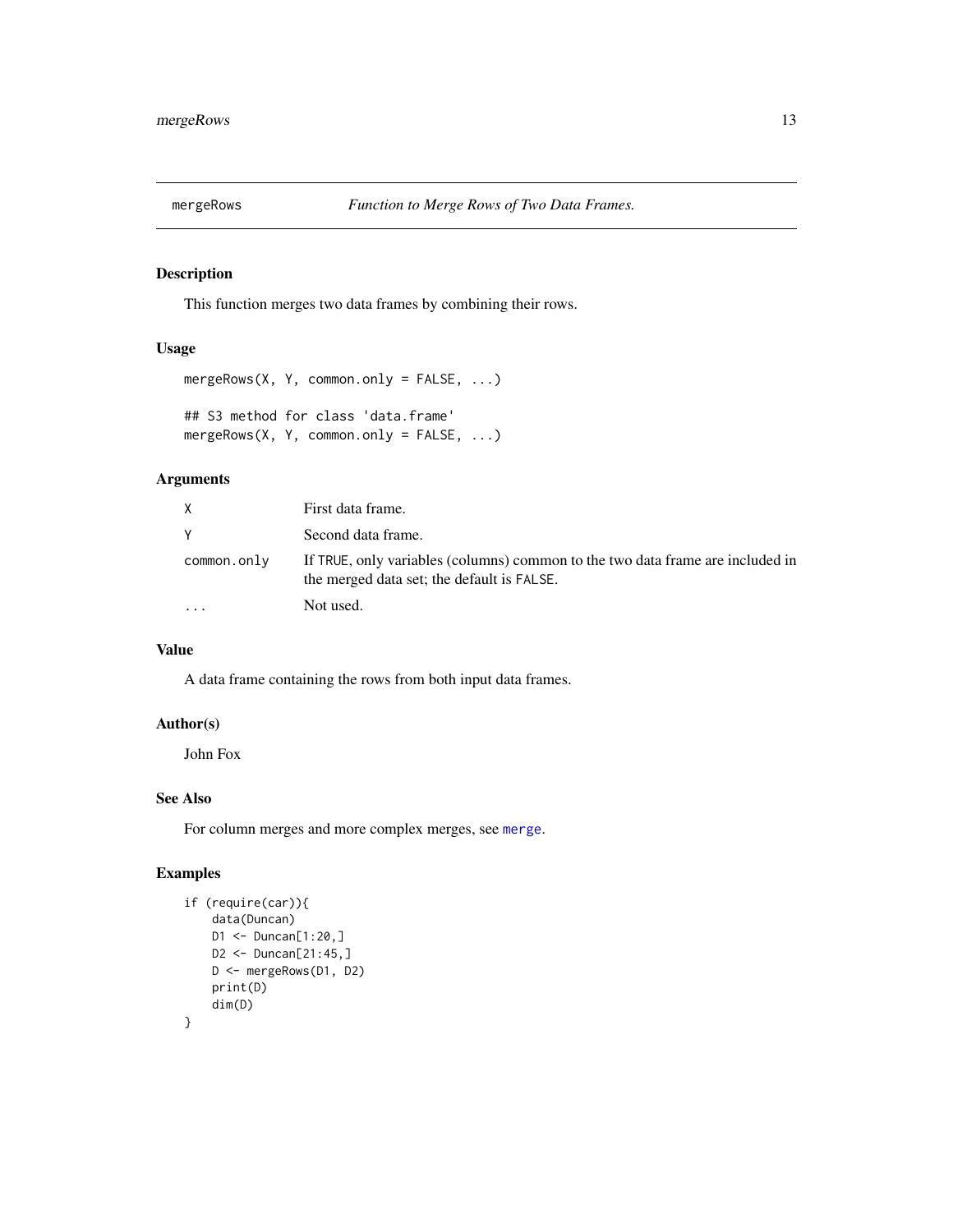<span id="page-13-0"></span>

#### Description

numSummary creates neatly formatted tables of means, standard deviations, coefficients of variation, skewness, kurtosis, and quantiles of numeric variables.

#### Usage

```
numSummary(data,
statistics=c("mean", "sd", "se(mean)", "IQR",
        "quantiles", "cv", "skewness", "kurtosis"),
type=c("2", "1", "3"),
   quantiles=c(0, .25, .5, .75, 1), groups)
## S3 method for class 'numSummary'
print(x, \ldots)
```
### Arguments

| data       | a numeric vector, matrix, or data frame.                                                                                                                                  |
|------------|---------------------------------------------------------------------------------------------------------------------------------------------------------------------------|
| statistics | any of "mean", "sd", "se(mean)", "quantiles", "cv" (coefficient of variation<br>— sd/mean), "skewness", or "kurtosis", defaulting to c("mean", "sd", "quantiles", "IQR"). |
| type       | definition to use in computing skewness and kurtosis; see the skewness and<br>kurtosis functions in the e1071 package. The default is "2".                                |
| quantiles  | quantiles to report; default is $c(0, 0.25, 0.5, 0.75, 1)$ .                                                                                                              |
| groups     | optional variable, typically a factor, to be used to partition the data.                                                                                                  |
| X          | object of class "numSummary" to print.                                                                                                                                    |
| $\cdots$   | arguments to pass down from the print method.                                                                                                                             |

#### Value

numSummary returns an object of class "numSummary" containing the table of statistics to be reported along with information on missing data, if there are any.

#### Author(s)

John Fox <jfox@mcmaster.ca>

### See Also

[mean](#page-0-0), [sd](#page-0-0), [quantile](#page-0-0), [skewness](#page-0-0), [kurtosis](#page-0-0).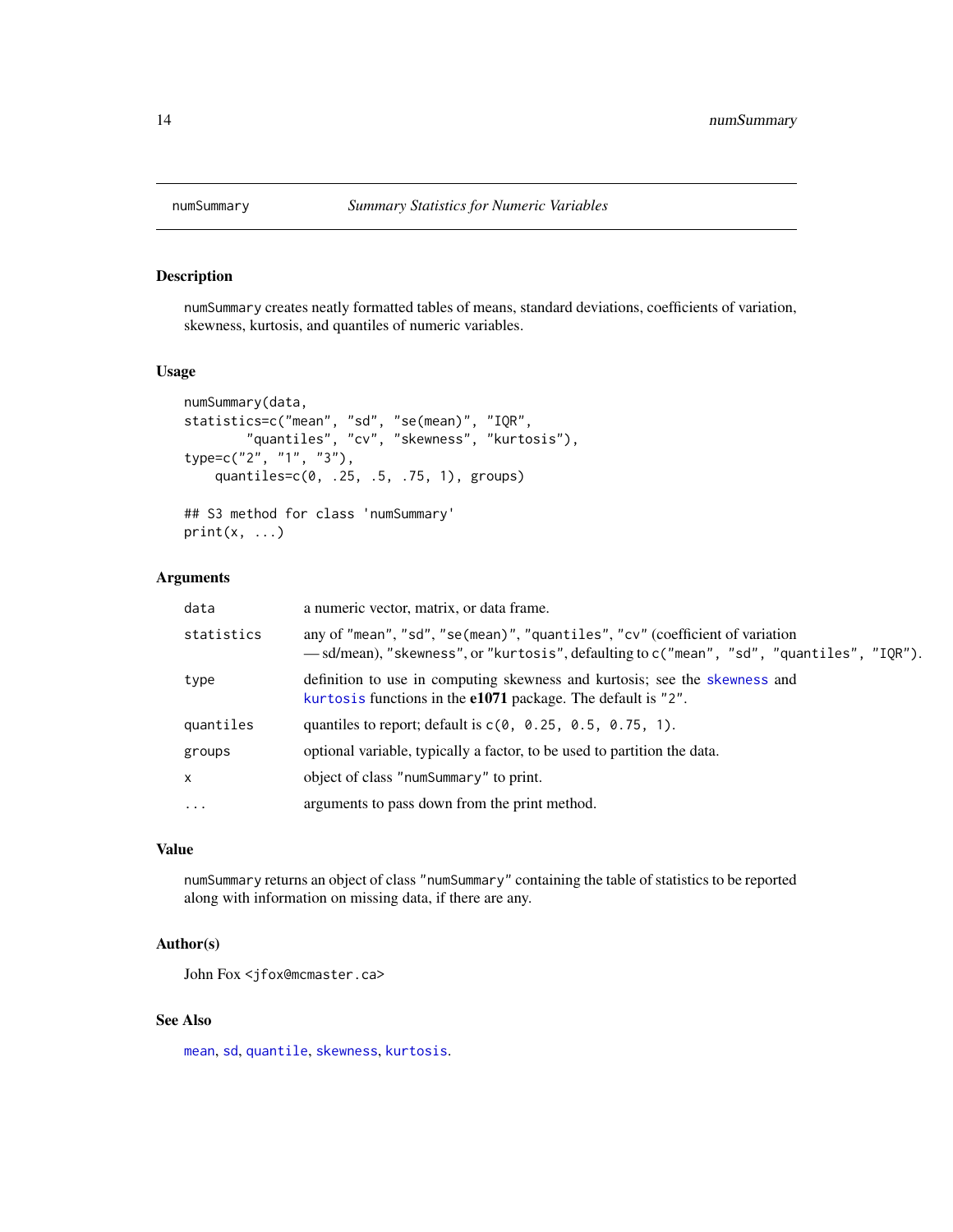#### <span id="page-14-0"></span>partial.cor and the contract of the contract of the contract of the contract of the contract of the contract of the contract of the contract of the contract of the contract of the contract of the contract of the contract o

### Examples

```
if (require("car")){
   data(Prestige)
   Prestige[1, "income"] <- NA
   print(numSummary(Prestige[,c("income", "education")],
    statistics=c("mean", "sd", "quantiles", "cv", "skewness", "kurtosis")))
   print(numSummary(Prestige[,c("income", "education")], groups=Prestige$type))
   remove(Prestige)
}
```
partial.cor *Partial Correlations*

#### Description

Computes a matrix of partial correlations between each pair of variables controlling for the others.

#### Usage

```
partial.cor(X, tests=FALSE, use=c("complete.obs", "pairwise.complete.obs"))
```
### Arguments

| X.    | data matrix.                                                                                                       |
|-------|--------------------------------------------------------------------------------------------------------------------|
| tests | show two-sided p-value and p-value adjusted for multiple testing by Holm's<br>method for each partial correlation? |
| use   | observations to use to compute partial correlations, default is "complete.obs".                                    |

#### Value

Returns the matrix of partial correlations, optionally with adjusted and unadjusted p-values.

#### Author(s)

John Fox <jfox@mcmaster.ca>

#### See Also

[cor](#page-0-0)

### Examples

```
data(DavisThin, package="car")
partial.cor(DavisThin)
partial.cor(DavisThin, tests=TRUE)
```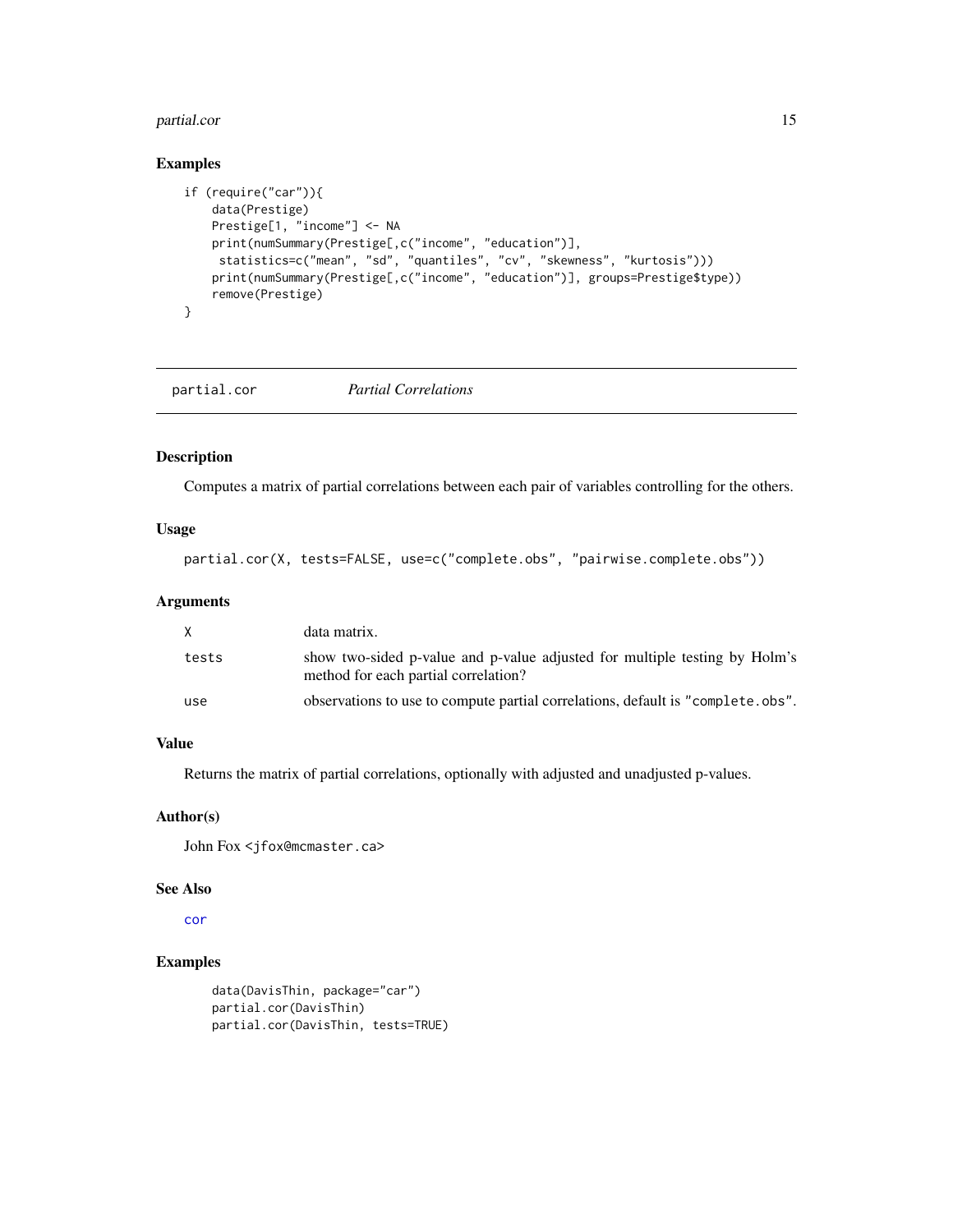#### Description

This function plots a probability density, mass, or distribution function, adapting the form of the plot as appropriate.

#### Usage

```
plotDistr(x, p, discrete=FALSE, cdf=FALSE,
  regions=NULL, col="gray",
  legend=TRUE, legend.pos="topright", ...)
```
#### Arguments

| X            | horizontal coordinates                                                                                                                                                                                                                                                      |
|--------------|-----------------------------------------------------------------------------------------------------------------------------------------------------------------------------------------------------------------------------------------------------------------------------|
| p            | vertical coordinates                                                                                                                                                                                                                                                        |
| discrete     | is the random variable discrete?                                                                                                                                                                                                                                            |
| cdf          | is this a cumulative distribution (as opposed to mass) function?                                                                                                                                                                                                            |
| regions, col | for continuous distributions only, if non-NULL, a list of regions to fill with color<br>col; each element of the list is a pair of x values with the minimum and max-<br>imum horizontal coordinates of the corresponding region; col may be a single<br>value or a vector. |
| legend       | plot a legend of the regions (default TRUE).                                                                                                                                                                                                                                |
| legend.pos   | position for the legend (see legend, default "topright").                                                                                                                                                                                                                   |
|              | arguments to be passed to plot.                                                                                                                                                                                                                                             |

#### Value

Produces a plot; returns NULL invisibly.

#### Author(s)

John Fox <jfox@mcmaster.ca>

### Examples

```
x \le - seq(-4, 4, length=100)
plotDistr(x, dnorm(x), xlab="Z", ylab="p(z)", main="Standard Normal Density")
plotDistr(x, dnorm(x), xlab="Z", ylab="p(z)", main="Standard Normal Density",
    region=list(c(1.96, Inf), c(-Inf, -1.96)), col=c("red", "blue"))
plotDistr(x, dnorm(x), xlab="Z", ylab="p(z)", main="Standard Normal Density",
    region=list(c(qnorm(0), qnorm(.025)), c(qnorm(.975), qnorm(1)))) # same
```
 $x \le -0:10$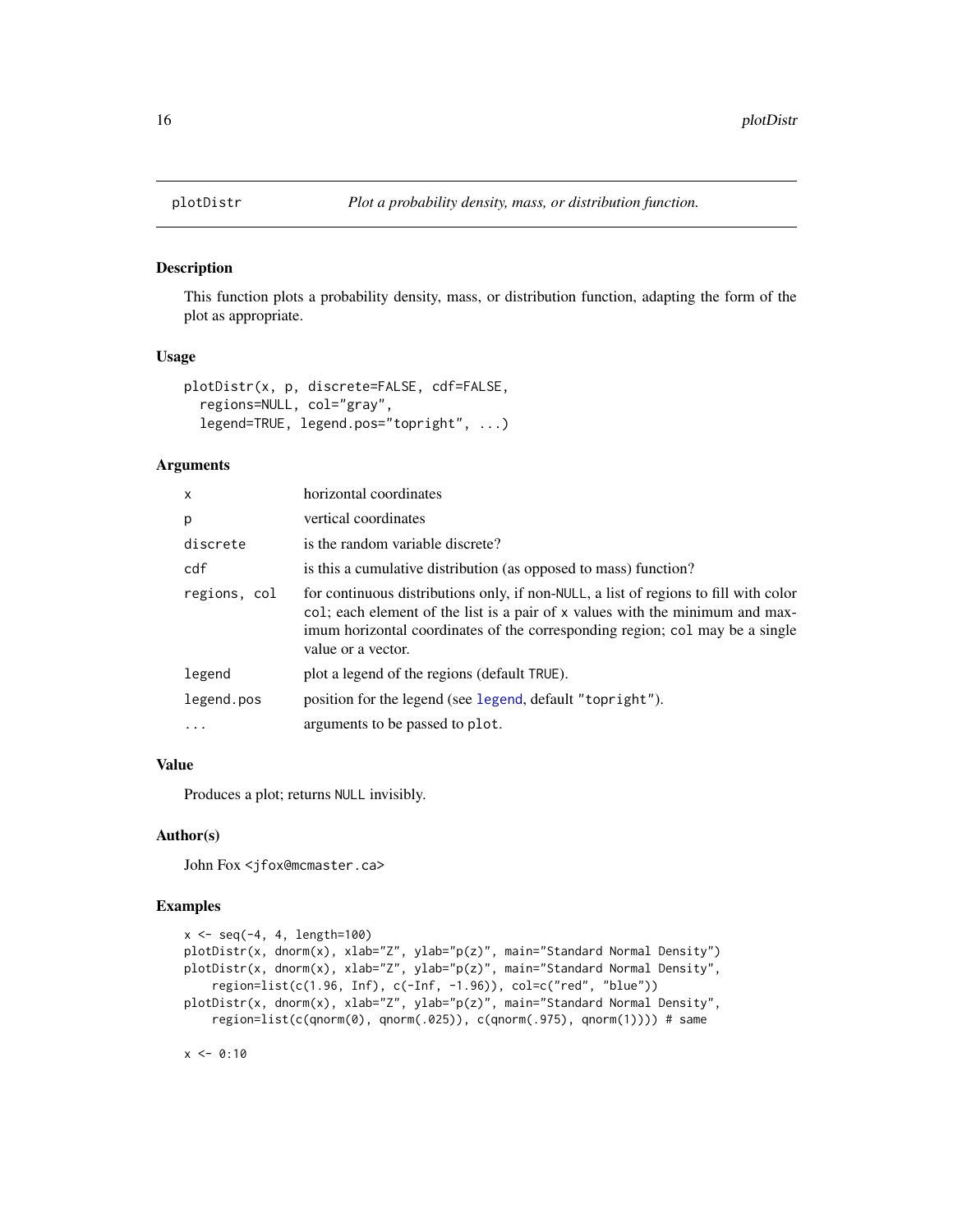### <span id="page-16-0"></span>plotMeans 17

```
plotDistr(x, pbinom(x, 10, 0.5), xlab="successes",
   discrete=TRUE, cdf=TRUE,
   main="Binomial Distribution Function, p=0.5, n=10")
```
#### plotMeans *Plot Means for One or Two-Way Layout*

### Description

Plots cell means for a numeric variable in each category of a factor or in each combination of categories of two factors, optionally along with error bars based on cell standard errors or standard deviations.

#### Usage

```
plotMeans(response, factor1, factor2,
   error.bars = c("se", "sd", "conf.int", "none"), level=0.95,
    xlab = deparse(substitute(factor1)),
   ylab = paste("mean of", deparse(substitute(response))),
    legend.lab = deparse(substitute(factor2)), main = "Plot of Means",
    pch = 1:n.levs.2, lty = 1:n.levs.2, col = palette(),
    connect = TRUE, ...
```

| response   | Numeric variable for which means are to be computed.                                                                                                                                                                                                                                    |
|------------|-----------------------------------------------------------------------------------------------------------------------------------------------------------------------------------------------------------------------------------------------------------------------------------------|
| factor1    | Factor defining horizontal axis of the plot.                                                                                                                                                                                                                                            |
| factor2    | If present, factor defining profiles of means                                                                                                                                                                                                                                           |
| error.bars | If "se", the default, error bars around means give plus or minus one standard er-<br>ror of the mean; if "sd", error bars give plus or minus one standard deviation; if<br>"conf.int", error bars give a confidence interval around each mean; if "none",<br>error bars are suppressed. |
| level      | level of confidence for confidence intervals; default is .95                                                                                                                                                                                                                            |
| xlab       | Label for horizontal axis.                                                                                                                                                                                                                                                              |
| ylab       | Label for vertical axis.                                                                                                                                                                                                                                                                |
| legend.lab | Label for legend.                                                                                                                                                                                                                                                                       |
| main       | Label for the graph.                                                                                                                                                                                                                                                                    |
| pch        | Plotting characters for profiles of means.                                                                                                                                                                                                                                              |
| lty        | Line types for profiles of means.                                                                                                                                                                                                                                                       |
| col        | Colours for profiles of means                                                                                                                                                                                                                                                           |
| connect    | connect profiles of means, default TRUE.                                                                                                                                                                                                                                                |
| $\cdots$   | arguments to be passed to plot.                                                                                                                                                                                                                                                         |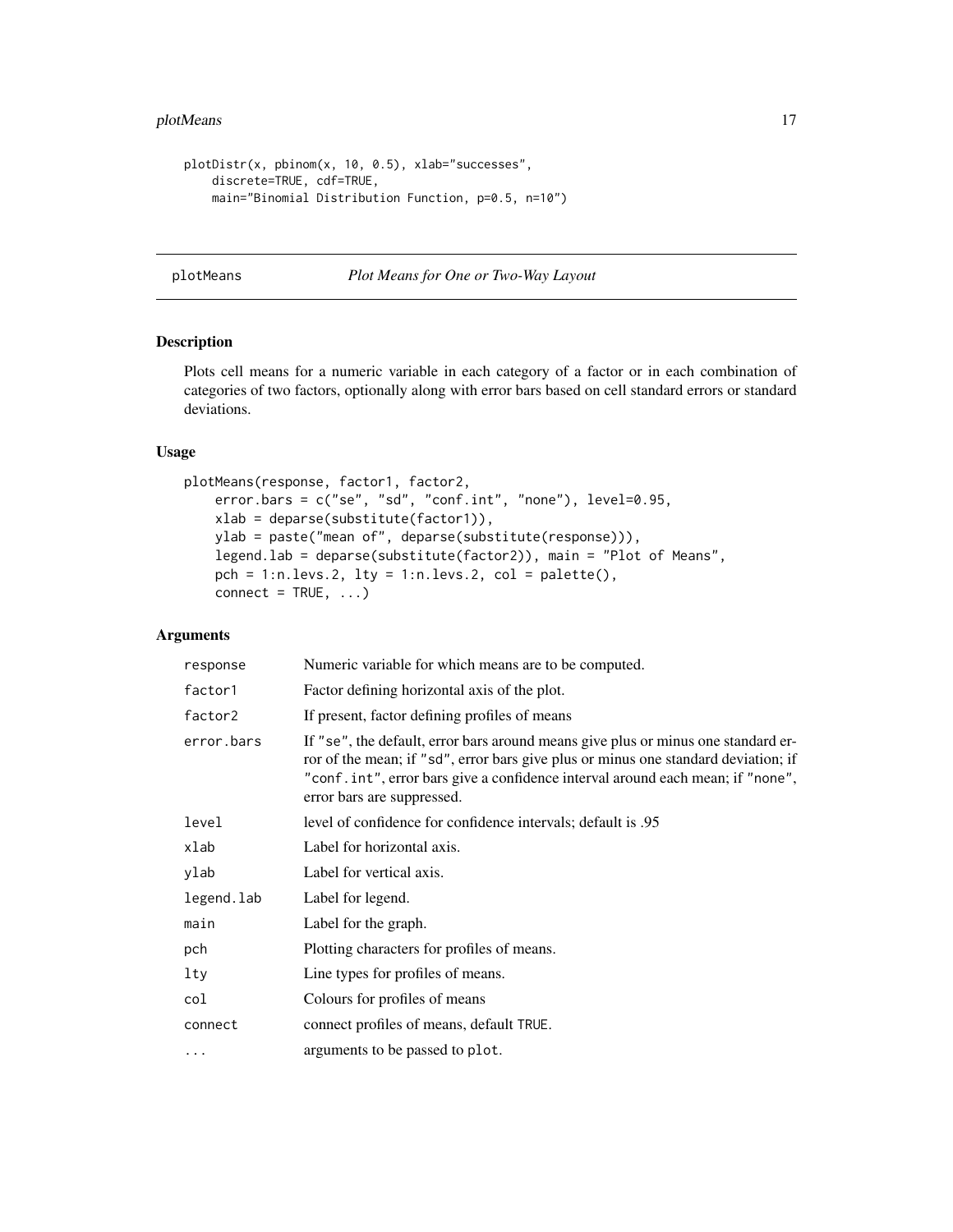#### Value

The function invisibly returns NULL.

#### Author(s)

John Fox <jfox@mcmaster.ca>

#### See Also

[interaction.plot](#page-0-0)

### Examples

```
if (require(car)){
   data(Moore)
   with(Moore, plotMeans(conformity, fcategory, partner.status, ylim=c(0, 25)))
}
```
rcorr.adjust *Compute Pearson or Spearman Correlations with p-Values*

#### Description

This function uses the [rcorr](#page-0-0) function in the **Hmisc** package to compute matrices of Pearson or Spearman correlations along with the pairwise p-values among the correlations. The p-values are corrected for multiple inference using Holm's method (see [p.adjust](#page-0-0)). Observations are filtered for missing data, and only complete observations are used.

#### Usage

```
rcorr.addjust(x, type = c("pearson", "spearman"),use=c("complete.obs", "pairwise.complete.obs"))
## S3 method for class 'rcorr.adjust'
print(x, \ldots)
```

| x        | a numeric matrix or data frame, or an object of class "rcorr.adjust" to be<br>printed.                                                                     |
|----------|------------------------------------------------------------------------------------------------------------------------------------------------------------|
| type     | "pearson" or "spearman", depending upon the type of correlations desired; the<br>default is "pearson".                                                     |
| use      | how to handle missing data: "complete.obs", the default, use only complete<br>cases; "pairwise.complete.obs", use all cases with valid data for each pair. |
| $\cdots$ | not used.                                                                                                                                                  |

<span id="page-17-0"></span>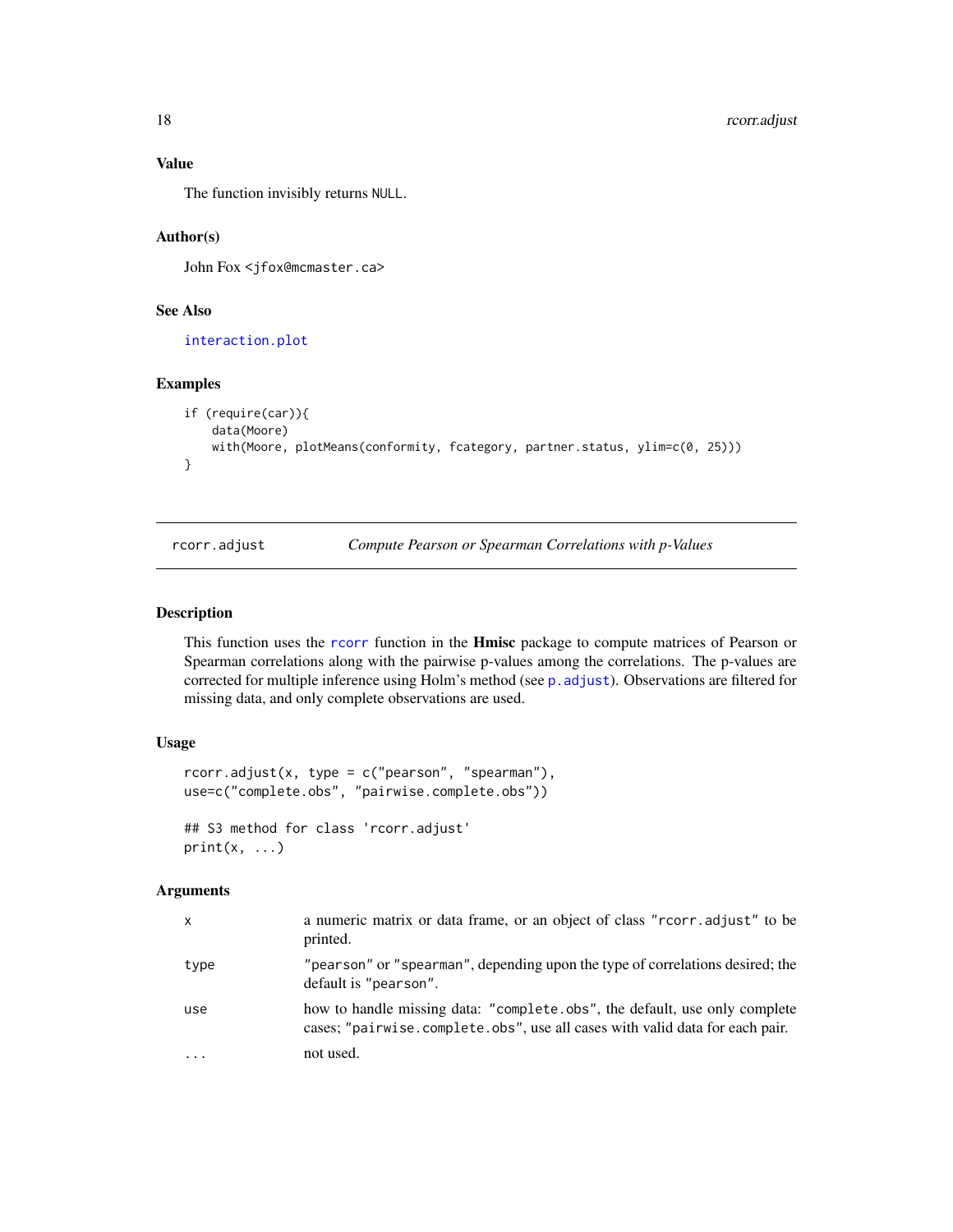<span id="page-18-0"></span>readXL and the contract of the contract of the contract of the contract of the contract of the contract of the contract of the contract of the contract of the contract of the contract of the contract of the contract of the

### Value

Returns an object of class "rcorr.adjust", which is normally just printed.

#### Author(s)

John Fox, adapting code from Robert A. Muenchen.

### See Also

[rcorr](#page-0-0), [p.adjust](#page-0-0).

### Examples

```
if (require(car)){
    data(Mroz)
    rcorr.adjust(Mroz[,c("k5", "k618", "age", "lwg", "inc")])
    rcorr.adjust(Mroz[,c("k5", "k618", "age", "lwg", "inc")], type="spearman")
    }
```
readXL *Read an Excel File*

#### <span id="page-18-1"></span>Description

readXL reads an Excel file, either of type .xls or .xlsx into an R data frame; it provides a front end to the [read\\_excel](#page-0-0) function in the readxl package. [excel\\_sheets](#page-18-1) is re-exported from the readxl package and reports the names of spreadsheets in an Excel file.

#### Usage

```
readXL(file, rownames = FALSE, header = TRUE, na = ", sheet = 1,
 stringsAsFactors = default.stringsAsFactors())
```
excel\_sheets(path)

| file, path       | path to an Excel file.                                                                       |
|------------------|----------------------------------------------------------------------------------------------|
| rownames         | if TRUE (the default is FALSE), the first column in the spreadsheet contains row<br>names.   |
| header           | if TRUE (the default), the first row in the spreadsheet contains column (variable)<br>names. |
| na               | character string denoting missing data; the default is the empty string, "".                 |
| sheet            | number of the spreadsheet in the file containing the data to be read; the default<br>is 1.   |
| stringsAsFactors |                                                                                              |
|                  | if TRUE then columns containing character data are converted to factors; the                 |
|                  | default is taken from default.stringsAsFactors().                                            |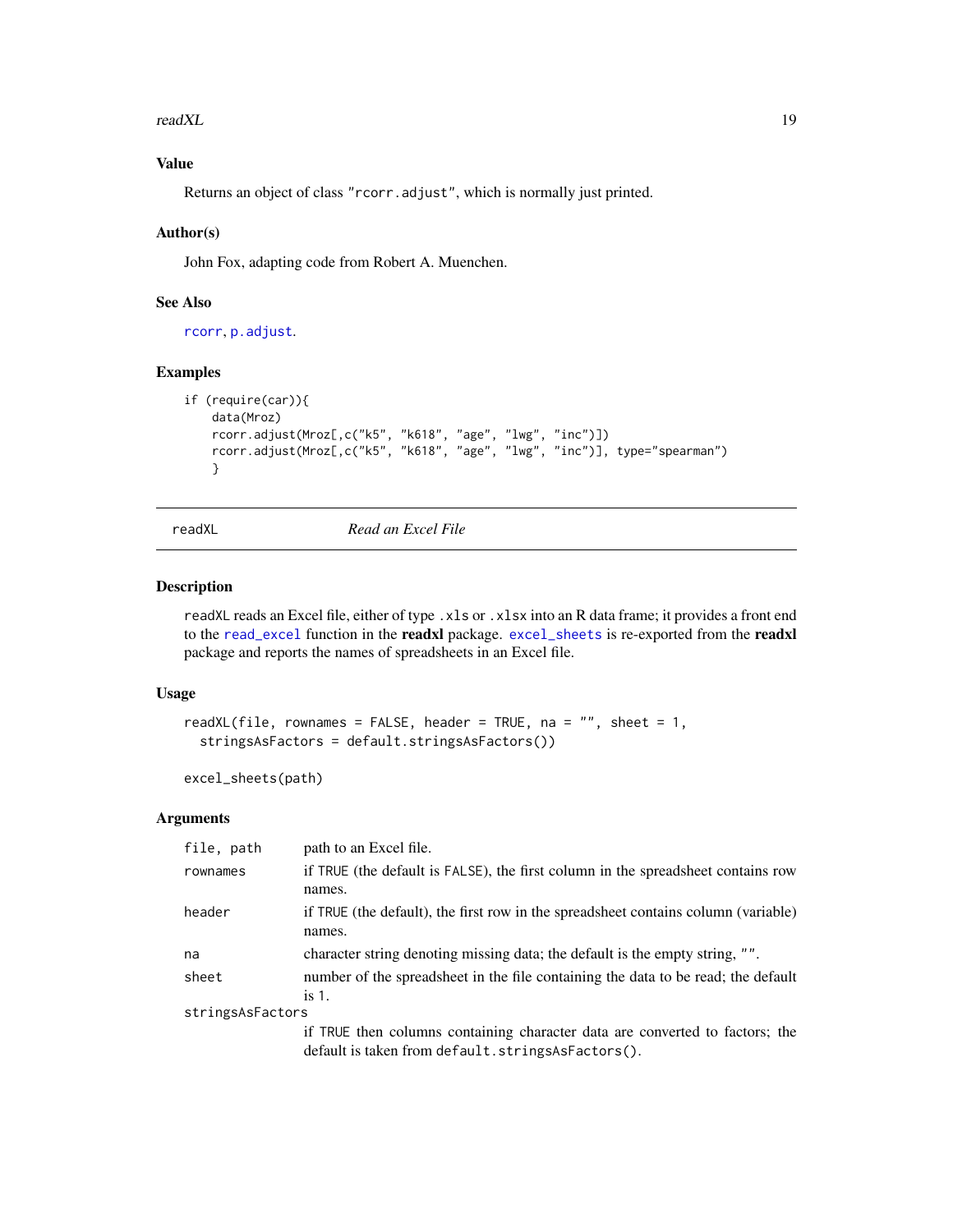#### Value

a data frame

### Author(s)

John Fox <jfox@mcmaster.ca>

### See Also

[read\\_excel](#page-0-0), [excel\\_sheets](#page-18-1)

reliability *Reliability of a Composite Scale*

### Description

Calculates Cronbach's alpha and standardized alpha (lower bounds on reliability) for a composite (summated-rating) scale. Standardized alpha is for the sum of the standardized items. In addition, the function calculates alpha and standardized alpha for the scale with each item deleted in turn, and computes the correlation between each item and the sum of the other items.

### Usage

reliability(S)

## S3 method for class 'reliability' print(x, digits=4, ...)

### Arguments

| S            | the covariance matrix of the items; normally, there should be at least 3 items and<br>certainly no fewer than 2. |
|--------------|------------------------------------------------------------------------------------------------------------------|
| $\mathsf{x}$ | reliability object to be printed.                                                                                |
| digits       | number of decimal places.                                                                                        |
| .            | not used: for compatibility with the print generic."                                                             |

### Value

an object of class reliability, which normally would be printed.

#### Author(s)

<span id="page-19-0"></span>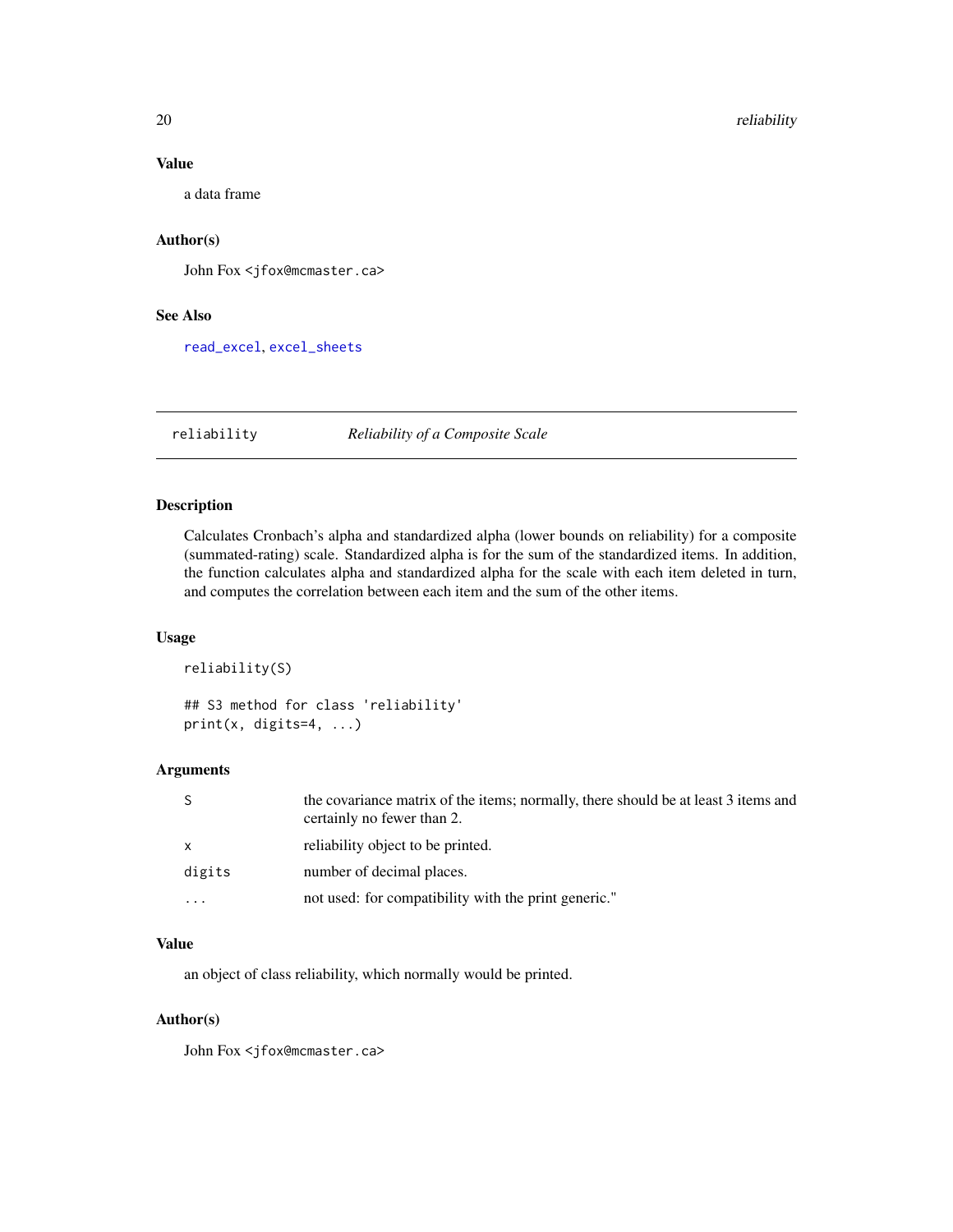#### <span id="page-20-0"></span>stepwise 21

### References

N. Cliff (1986) Psychological testing theory. Pp. 343–349 in S. Kotz and N. Johnson, eds., *Encyclopedia of Statistical Sciences, Vol. 7*. Wiley.

#### See Also

[cov](#page-0-0)

#### Examples

```
if (require(car)){
   data(DavisThin)
   reliability(cov(DavisThin))
}
```
stepwise *Stepwise Model Selection*

### Description

This function is a front end to the [stepAIC](#page-0-0) function in the MASS package.

### Usage

```
stepwise(mod,
   direction = c("backward/forward", "forward/backward", "backward", "forward"),
   criterion = c("BIC", "AIC"), ...
```
### Arguments

| mod       | a model object of a class that can be handled by stepAIC.                                                                                                                                                                                                                                                                                                                                                                                                                                                                                                                  |
|-----------|----------------------------------------------------------------------------------------------------------------------------------------------------------------------------------------------------------------------------------------------------------------------------------------------------------------------------------------------------------------------------------------------------------------------------------------------------------------------------------------------------------------------------------------------------------------------------|
| direction | if "backward/forward" (the default), selection starts with the full model and<br>eliminates predictors one at a time, at each step considering whether the criterion<br>will be improved by adding back in a variable removed at a previous step; if<br>"forward/backwards", selection starts with a model including only a constant,<br>and adds predictors one at a time, at each step considering whether the criterion<br>will be improved by removing a previously added variable; "backwards" and<br>"forward" are similar without the reconsideration at each step. |
| criterion | for selection. Either "BIC" (the default) or "AIC". Note that stepAIC labels the<br>criterion in the output as "AIC" regardless of which criterion is employed.                                                                                                                                                                                                                                                                                                                                                                                                            |
| $\ddots$  | arguments to be passed to stepAIC.                                                                                                                                                                                                                                                                                                                                                                                                                                                                                                                                         |
|           |                                                                                                                                                                                                                                                                                                                                                                                                                                                                                                                                                                            |

### Value

The model selected by stepAIC.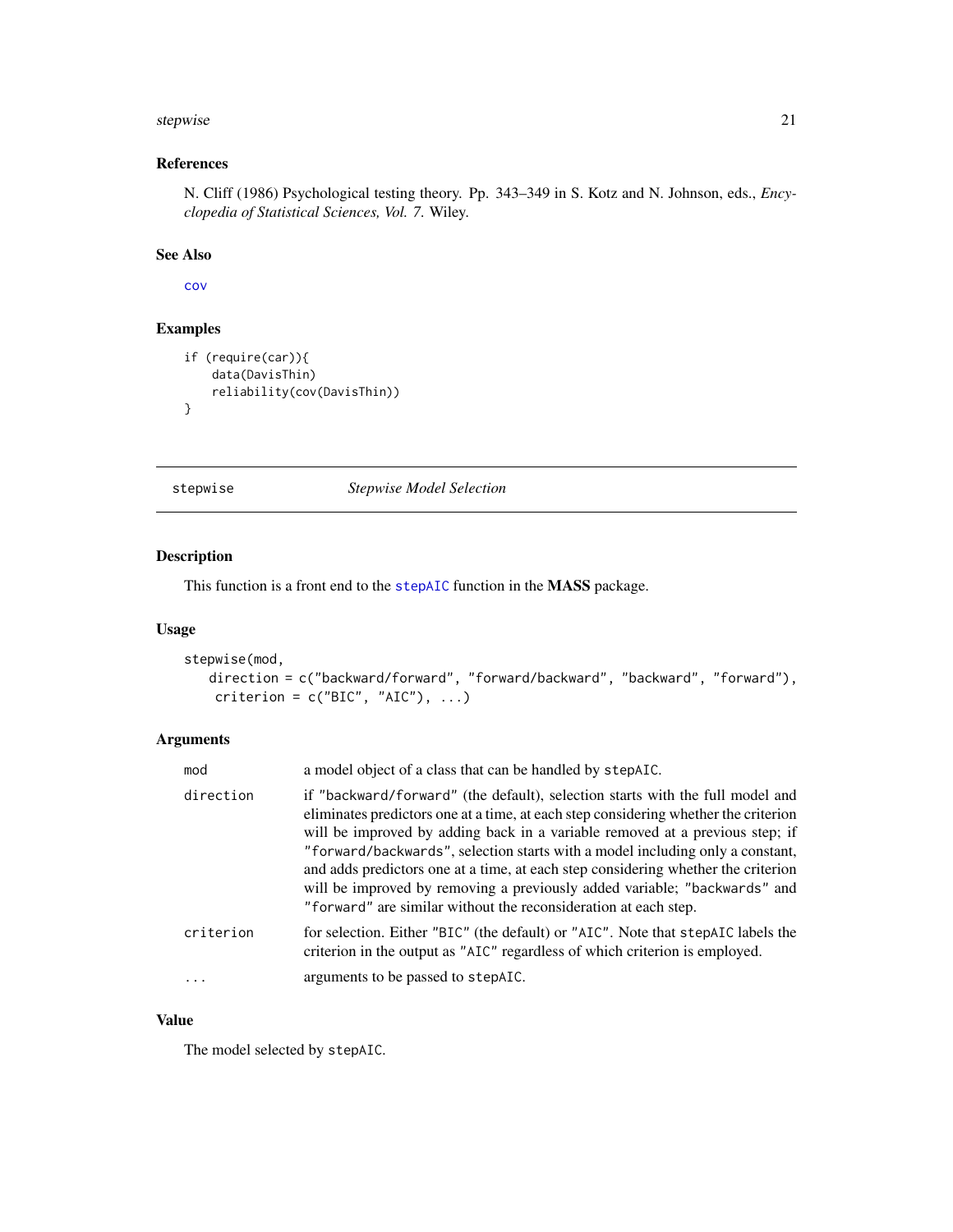#### Author(s)

John Fox <jfox@mcmaster.ca>

#### References

W. N. Venables and B. D. Ripley *Modern Applied Statistics Statistics with S, Fourth Edition* Springer, 2002.

#### See Also

[stepAIC](#page-0-0)

#### Examples

```
# adapted from ?stepAIC in MASS
if (require(MASS)){
data(birthwt)
bwt <- with(birthwt, {
   race <- factor(race, labels = c("white", "black", "other"))
   ptd \le factor(ptl > 0)
    ftv <- factor(ftv)
    levels(ftv)[-(1:2)] <- "2+"
    data.frame(low = factor(low), age, lwt, race, smoke = (smoke > 0),
               ptd, ht = (ht > 0), ui = (ui > 0), ftv)})
birthwt.glm <- glm(low \sim ., family = binomial, data = bwt)
print(stepwise(birthwt.glm, trace = FALSE))
print(stepwise(birthwt.glm, direction="forward/backward"))
}
```
summarySandwich *Linear Model Summary with Sandwich Standard Errors*

#### Description

summarySandwich creates a summary of a "lm" object similar to the standard one, with sandwich estimates of the coefficient standard errors in the place of the usual OLS standard errors, also modifying as a consequence the reported t-tests and p-values for the coefficients. Standard errors may be computed from a heteroscedasticity-consistent ("HC") covariance matrix for the coefficients (of several varieties), or from a heteroscedasticity-and-autocorrelation-consistent ("HAC") covariance matrix.

#### Usage

```
summarySandwich(model, ...)
## S3 method for class 'lm'
summarySandwich(model,
 type=c("hc3", "hc0", "hc1", "hc2", "hc4", "hac"), ...)
```
<span id="page-21-0"></span>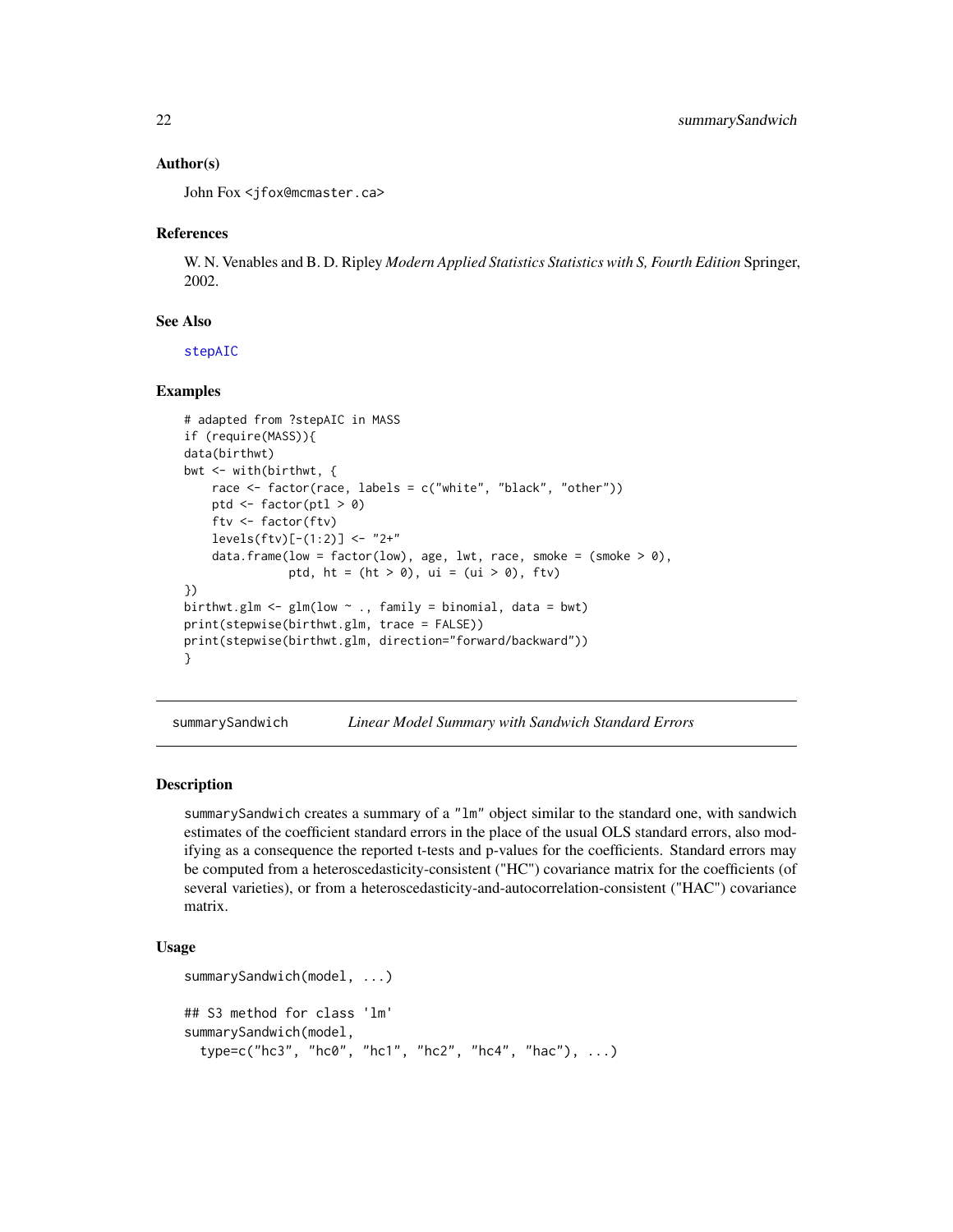### <span id="page-22-0"></span>Arguments

| model                   | a linear-model object.                                                                                                                           |
|-------------------------|--------------------------------------------------------------------------------------------------------------------------------------------------|
| type                    | type of sandwich standard errors to be computed; see hccm in the <b>car</b> package,<br>and vcovHAC in the <b>sandwich</b> package, for details. |
| $\cdot$ $\cdot$ $\cdot$ | arguments to be passed to hccm or vcovHAC                                                                                                        |

### Value

an object of class "summary.lm", with sandwich standard errors substituted for the usual OLS standard errors; the omnibus F-test is similarly adjusted.

### Author(s)

John Fox <jfox@mcmaster.ca>

### See Also

[hccm](#page-0-0), [vcovHAC](#page-0-0).

### Examples

```
mod <- lm(prestige ~ income + education + type, data=Prestige)
summary(mod)
summarySandwich(mod)
```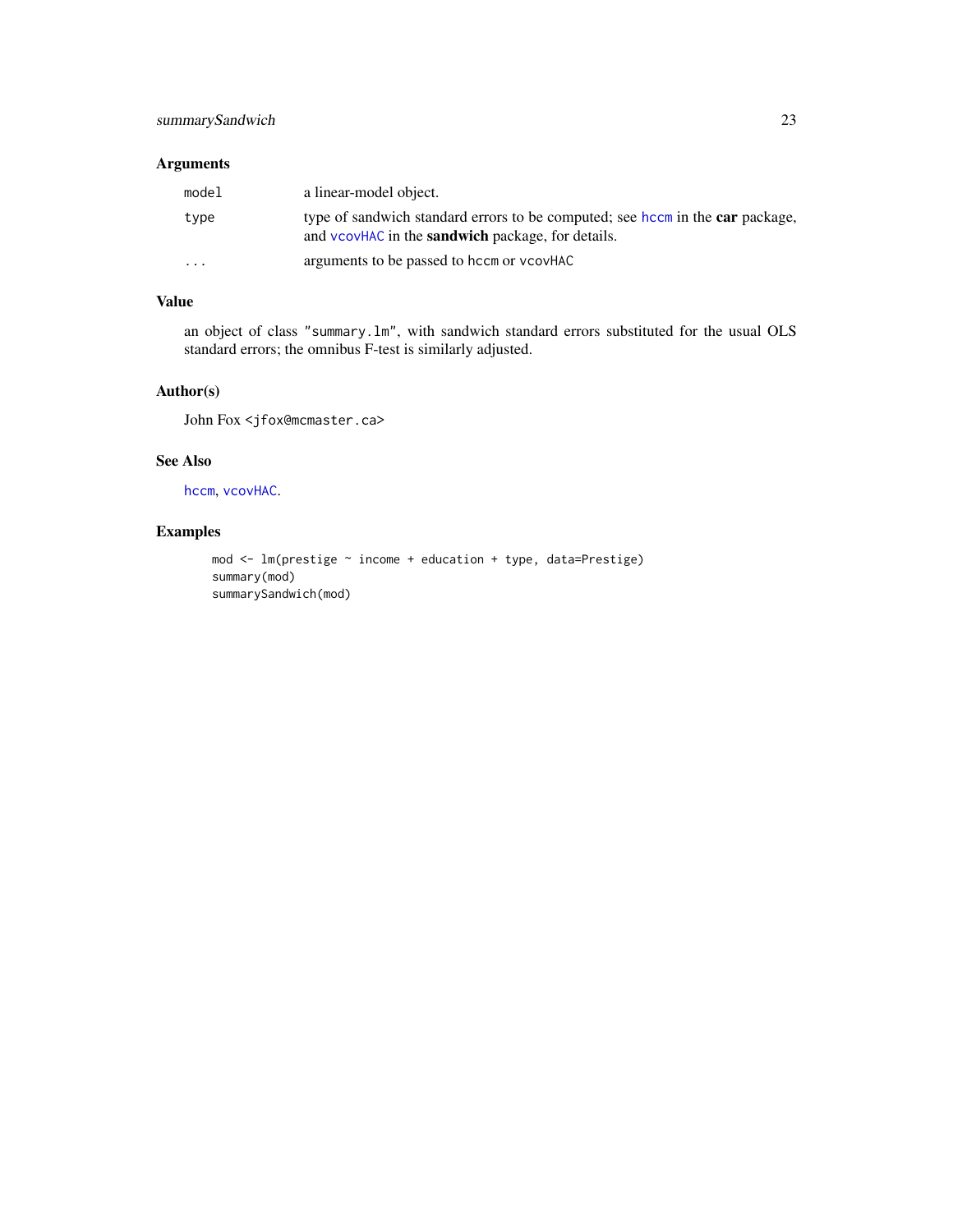# <span id="page-23-0"></span>Index

∗Topic distribution Gumbel, [8](#page-7-0) ∗Topic hplot Barplot , [3](#page-2-0) Dotplot , [7](#page-6-0) Hist , [9](#page-8-0) indexplot , [10](#page-9-0) lineplot , [12](#page-11-0) plotDistr , [16](#page-15-0) plotMeans , [17](#page-16-0) ∗Topic htest rcorr.adjust , [18](#page-17-0) ∗Topic manip bin.var , [4](#page-3-0) mergeRows , [13](#page-12-0) readXL , [19](#page-18-0) ∗Topic misc assignCluster , [2](#page-1-0) colPercents , [5](#page-4-0) KMeans , [11](#page-10-0) numSummary , [14](#page-13-0) partial.cor , [15](#page-14-0) reliability , [20](#page-19-0) summarySandwich , [22](#page-21-0) ∗Topic models DeltaMethod, [6](#page-5-0) stepwise , [21](#page-20-0) assignCluster , [2](#page-1-0) Barplot, [3](#page-2-0) barplot , *[3](#page-2-0) , [4](#page-3-0)* bin.var , [4](#page-3-0) colPercents , [5](#page-4-0) cor , *[15](#page-14-0)* cov , *[21](#page-20-0)* cut , *[4](#page-3-0) , [5](#page-4-0)* cutree , *[3](#page-2-0)* DeltaMethod, [6](#page-5-0)

deltaMethod , *[6,](#page-5-0) [7](#page-6-0)* dgumbel *(*Gumbel *)* , [8](#page-7-0) Dotplot , [7](#page-6-0) excel\_sheets , *[19](#page-18-0) , [20](#page-19-0)* excel\_sheets *(*readXL *)* , [19](#page-18-0) Gumbel, <mark>[8](#page-7-0)</mark> hccm , *[23](#page-22-0)* hclust , *[3](#page-2-0)* Hist , [9](#page-8-0) hist , *[7–](#page-6-0)[10](#page-9-0)* indexplot , [10](#page-9-0) interaction.plot , *[18](#page-17-0)* KMeans , *[3](#page-2-0)* , [11](#page-10-0) kmeans , *[3](#page-2-0)* , *[5](#page-4-0)* , *[11](#page-10-0)* kurtosis , *[14](#page-13-0)* legend , *[3](#page-2-0) , [4](#page-3-0)* , *[16](#page-15-0)* lineplot , [12](#page-11-0) mean , *[14](#page-13-0)* merge , *[13](#page-12-0)* mergeRows , [13](#page-12-0) numSummary , [14](#page-13-0) p.adjust , *[18](#page-17-0) , [19](#page-18-0)* partial.cor , [15](#page-14-0) pgumbel *(*Gumbel *)* , [8](#page-7-0) plot , *[10](#page-9-0)* plot.default , *[10](#page-9-0)* plotDistr , [16](#page-15-0) plotMeans , [17](#page-16-0) print.DeltaMethod *(*DeltaMethod *)* , [6](#page-5-0) print.numSummary *(*numSummary *)* , [14](#page-13-0) print.rcorr.adjust *(*rcorr.adjust *)* , [18](#page-17-0) print.reliability *(*reliability *)* , [20](#page-19-0)